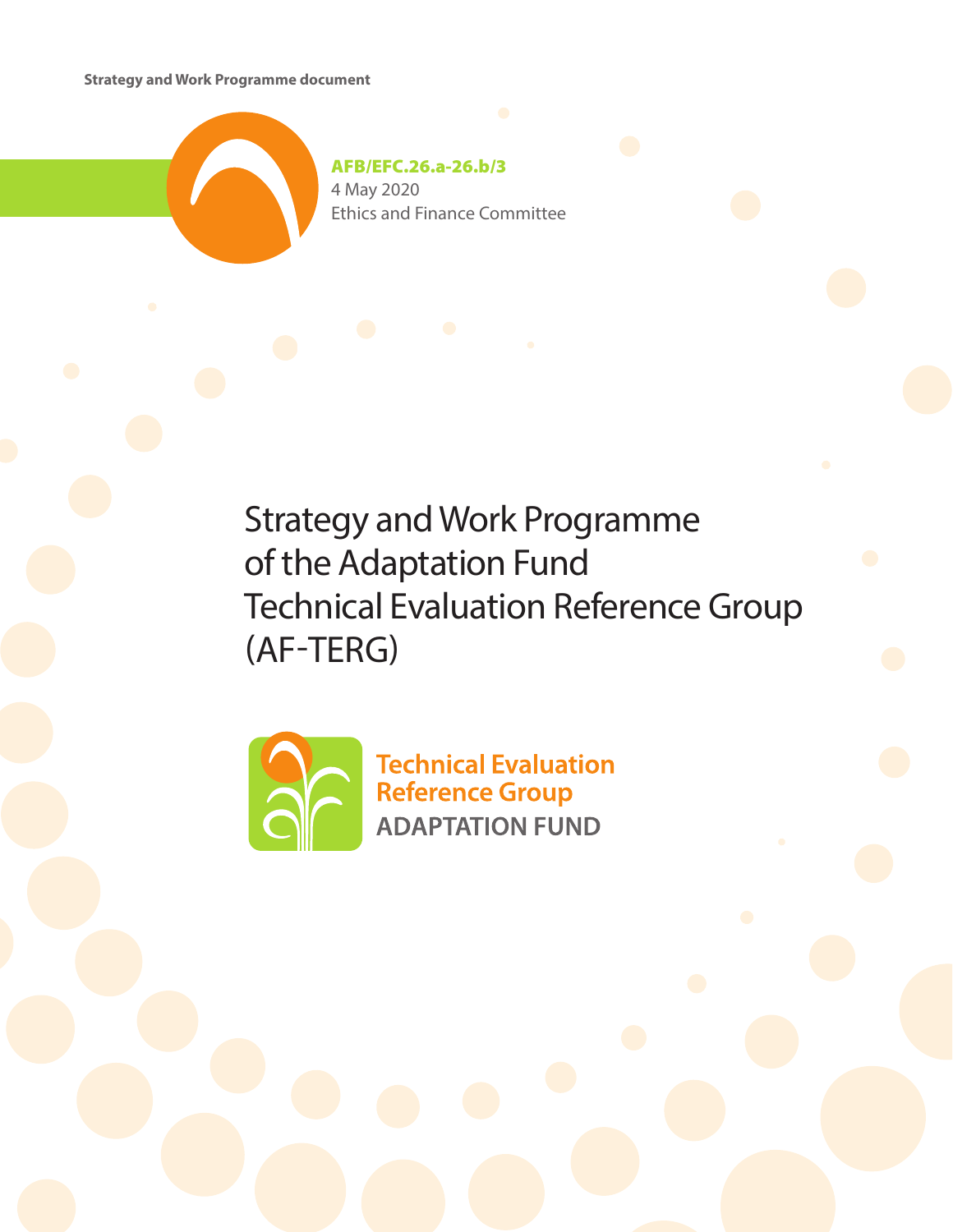**Strategy and Work Programme document**



AFB/EFC.26.a-26.b/3 4 May 2020 Ethics and Finance Committee

# Strategy and Work Programme of the Adaptation Fund Technical Evaluation Reference Group (AF-TERG)

AF-TERG Chair: Eva Lithman

Team members: Andy Rowe, Anh Bui, Caroline Holo, Claudio Volonte, Mutizwa Mukute, and Nancy MacPherson

AF-TERG Secretariat Coordinator: Dennis Bours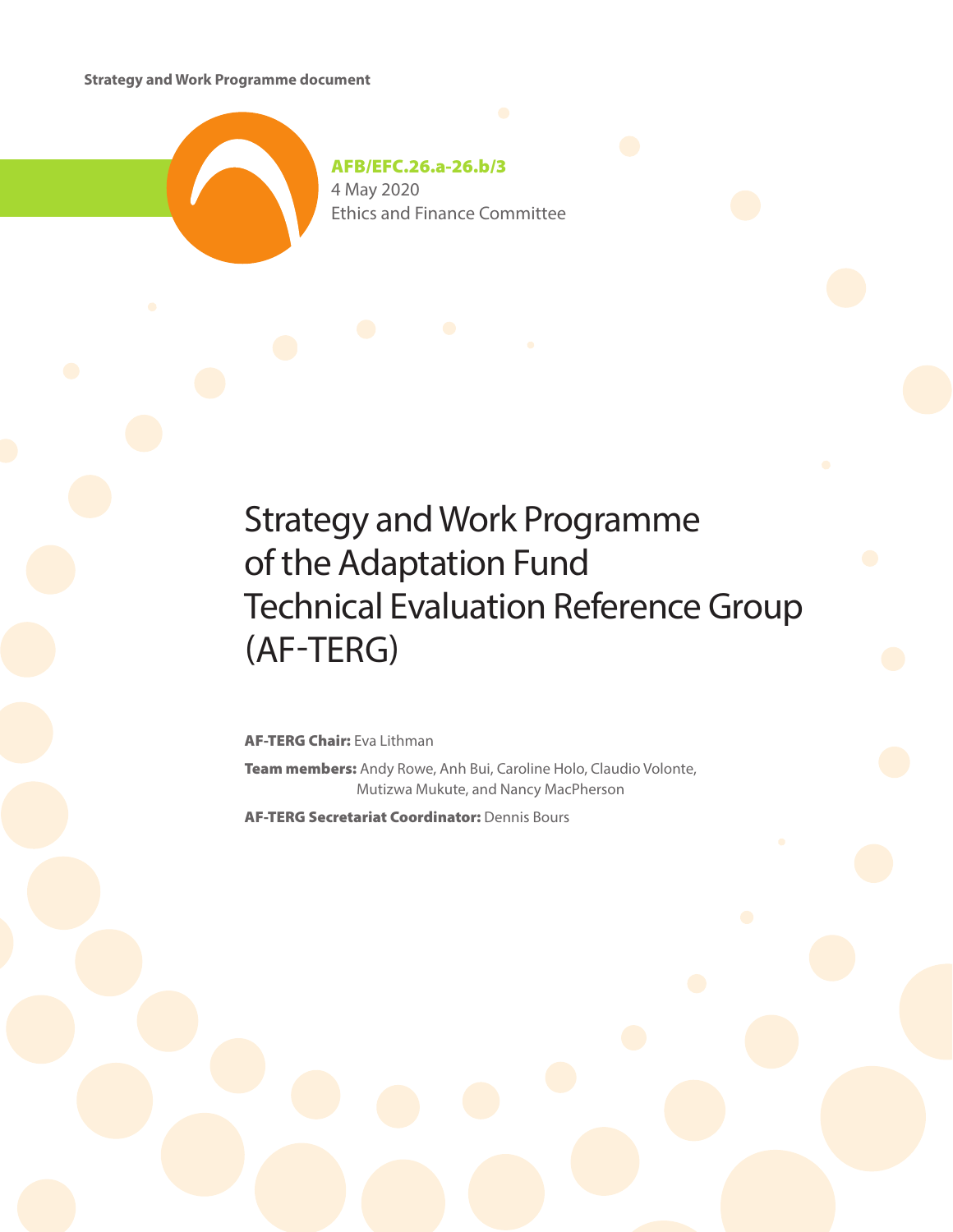The Adaptation Fund was established through decisions by the Parties to the United Nations Framework Convention for Climate Change and its Kyoto Protocol to finance concrete adaptation projects and programs in developing countries that are particularly vulnerable to the adverse effects of climate change. At the Katowice Climate Conference in December 2018, the Parties to the Paris Agreement decided that the Adaptation Fund shall also serve the Paris Agreement. The Fund supports country-driven projects and programmes, innovation and global learning for effective adaptation. All of the Fund's activities are designed to build national and local adaptive capacities while reaching and engaging the most vulnerable groups, and to integrate gender consideration to provide equal opportunity to access and benefit from the Fund's resources. They are also aimed at enhancing synergies with other sources of climate finance, while creating models that can be replicated or scaled up. www.adaptation-fund.org

The Technical Evaluation Reference Group of the Adaptation Fund (AF-TERG) is an independent evaluation advisory group accountable to the Adaptation Fund Board, established in 2018 to ensure the independent implementation of the Fund's evaluation framework. The AF-TERG, which is headed by a chair, provides an evaluative advisory role through performing evaluative, advisory and oversight functions. The group is comprised of independent experts in evaluation, called the AF-TERG members. A small secretariat provides support for the implementation of evaluative and advisory activities as part of the work programme.

While independent of the operations of the Adaptation Fund, the aim of the AF-TERG is to add value to the Fund's work through independent monitoring, evaluation and learning. www. adaptation-fund.org/about/evaluation/

© Technical Evaluation Reference Group of the Adaptation Fund (AF-TERG)

Reproduction permitted provided source is acknowledged. Please reference the work as follows:

AF-TERG, 2020. Strategy and Work Programme of the Adaptation Fund Technical Evaluation Reference Group (AF-TERG). Document no. AFB/EFC.26.a-26.b/3. AF-TERG, Washington, DC.



This report was presented to the Adaptation Fund Board intersessionally between the first and second parts of its 35th meeting.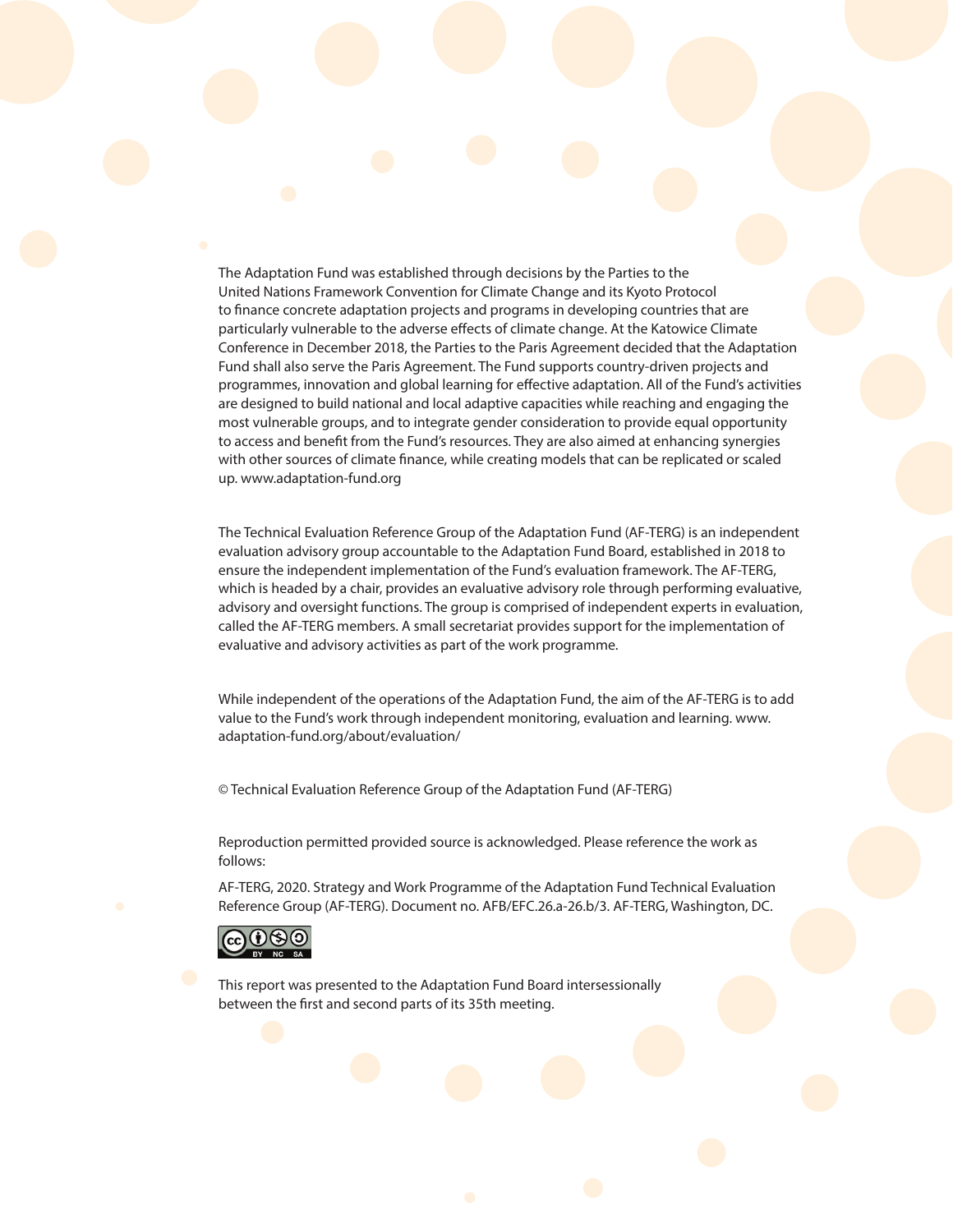# **Table of Contents**

| 1. The Adaptation Fund Technical Evaluation Reference Group ____________________ 3   |  |
|--------------------------------------------------------------------------------------|--|
| 1.1 About the Adaptation Fund Technical Evaluation Reference Group _____________ 3   |  |
|                                                                                      |  |
|                                                                                      |  |
| 2. Guiding Principles, Strategic Choices and Work Culture______________________5     |  |
|                                                                                      |  |
|                                                                                      |  |
|                                                                                      |  |
|                                                                                      |  |
|                                                                                      |  |
|                                                                                      |  |
|                                                                                      |  |
| 4.1 AF-TERG Work Programme, fiscal year 2021 to fiscal year 2023 ________________ 9  |  |
| 4.2 Implementing the work programme - Three work streams _______________________11   |  |
| Workstream 1: Conducting Strategy and Project/Programme Evaluations ___ 11           |  |
| Workstream 2: Enhancing MEL Capacity across the Fund____________________________11   |  |
| Workstream 3: Co-generating Evaluative Knowledge and Insights_____________ 12        |  |
| 4.3 AF-TERG Two-year Budget, fiscal year 2021 to fiscal year 2022 _______________ 12 |  |
| 5. Reporting and Review of the AF-TERG and its Work <b>Exercise 2018</b> 16          |  |
| 5.1 Reporting to the Ethics and Finance Committee                                    |  |
| 5.2 Monitoring and Evaluation of the AF-TERG Work Programme                          |  |
| 5.3 Professional Peer-Review of the AF-TERG                                          |  |
| Annex 1: Background on Evaluation in the Adaptation Fund <b>Exercise 2018</b> 19     |  |
| <b>Annex 2: Introduction to the Proposed Multi-year</b>                              |  |
| Annex 3: Recommendation to the Ethics and Finance Committee______________________ 25 |  |
|                                                                                      |  |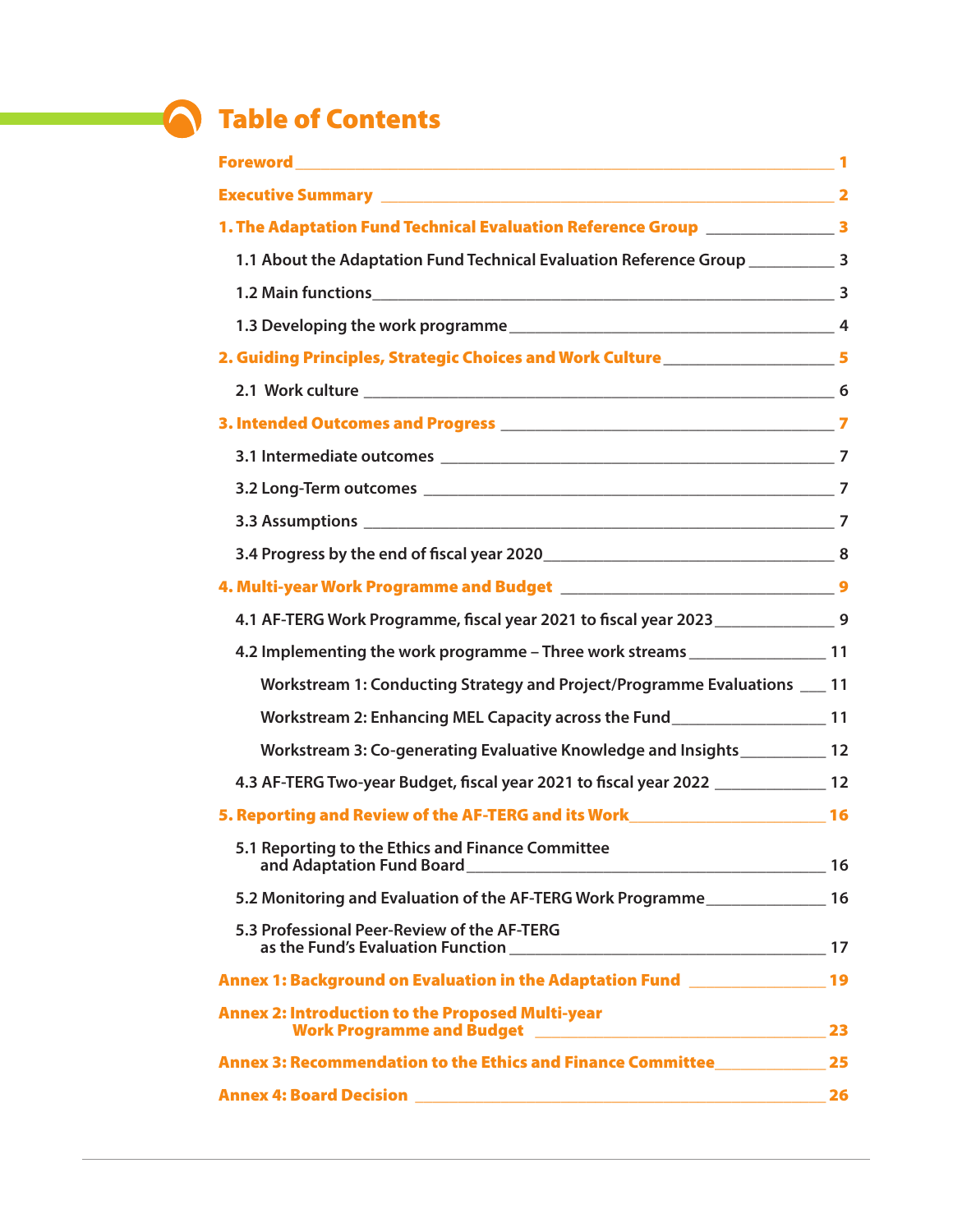

### Foreword

Stockholm 15 July, 2020



#### Dear Reader,

How do you initiate an Independent Evaluation Function? A partial answer is given in this first Multi-year Strategy and Work Programme approved by the Adaptation Fund Board for the Adaptation Fund Technical Evaluation Reference Group (AF-TERG). The AF-TERG is an independent evaluation function for the Fund operational as of 1st July 2019.

This document is the result of intense discussions, consultations and exploratory work carried out during the past year as the AF-TERG has begun to chart an approach to the three functions of its mandate: evaluation, advisory and oversight.

Many have contributed to the strategy and work programme: members of the AF-TERG and the AF-TERG secretariat with professional expertise and experience. The AF-TERG secretariat assisted in getting formalities right and in developing the budget request, the Manager and staff of the AFB secretariat have helped us understand the strategies and operational aspects of the Fund and members of the Adaptation Fund Board have generously shared their expectations and concerns. Members of the Adaptation Fund NGO Network have added crucial perspectives. Evaluation colleagues have contributed knowledge and experience and welcomed the AF-TERG to participate in valuable networks and meeting places. The short term consultants engaged by the AF-TERG for three background studies have deepened our understanding of the challenges related to MEL (Monitoring, Evaluation and Learning) in the adaptation field.

In implementing and further developing its work programme the AF-TERG will continue to learn from and interact with internal and other stakeholders while giving equal attention to human and natural systems in supporting the Adaptation Fund to excel in fulfilling its mandate.

Les Silvanore

Eva Lithman Chair of the Adaptation Fund Technical Evaluation Reference Group (AF-TERG)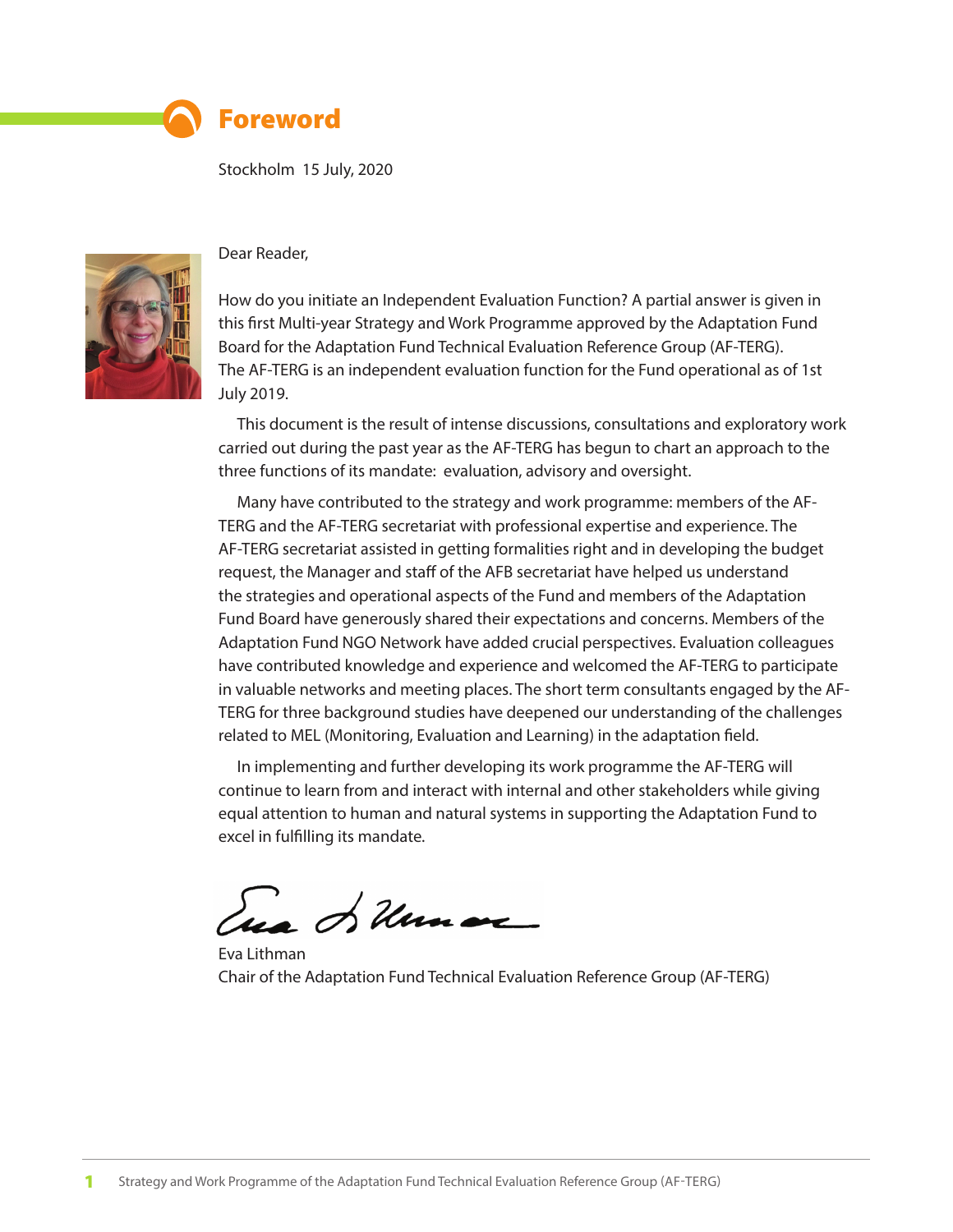# Executive Summary

This three-year Strategy and Work Programme of the Adaptation Fund Technical Evaluation Reference Group (AF-TERG) presents the first strategy and work programme of the AF-TERG for fiscal years 2021 to 2023, ie. July 1, 2020 to June 30, 2023. The document was presented to the Adaptation Fund Board intersessionally between the first and second parts of its 35th meeting, and subsequently approved.

Consultations with Board members, observers and Adaptation Fund Board Secretariat staff identified a range of topics related to monitoring, evaluation and learning (MEL) as well as themes related to the operations, strategies and governance of the Fund to be further explored in the context of the AF-TERG work programme. New topics are expected to emerge as the AF-TERG is developing and implementing its strategy and work programme, and further engages with Implementing Entities and other Fund partners. In addition to the initial consultation process the AF-TERG commissioned three studies related to evaluation practice, which deepened the AF-TERG's understanding of the MEL challenges in the adaptation field and informed the strategy and work programme.

Intermediate and long-term outcomes were formulated to guide the wok programme and its implementation. Management and implementation of the work programme will take place in three workstreams that broadly correspond to the three functions of the AF-TERG, Evaluation, Advisory and Oversight:

Workstream 1: Conducting Strategy and Programme Evaluations;

Workstream 2: Enhancing MEL Capacity and Tools;

Workstream 3: Co-generating Evaluative Knowledge and Insights.

The Advisory and Oversight functions of the AF-TERG will span the three workstreams, while the Evaluation function is embedded in Workstream 1. The mid-term review of the Fund's Medium-Term Strategy will be a core work element in the first workstream. Workstream 2 focuses on reviewing and revising the Fund's Evaluation Framework and associated tools and guidance. The Evaluation Framework is a key document supporting the implementation of the evaluation function in the Fund and guiding its evaluation practice. Collaborative co-generation of evaluative knowledge and insights of the work of the Fund and exchanging experience with peers involved in MEL related to climate change adaptation will be included in Workstream 3.

The three-year work programme is accompanied by a two-year budget, covering fiscal years 2021 and 2022. The budget was presented to the Board as part of the administrative budget in document AFB/B.26.a-26.b/1. The evaluative element of the budget is US\$ 1,019,708 and was presented as part of this document. The operational component of the budget is US\$ 1,230,582 and was discussed as part of the administrative budget.

The implementation of the work programme by the AF-TERG will be evaluated in fiscal year 2023, and in the interim feedback will be sought regularly from the Fund's key stakeholders. A professional peer review of the AF-TERG as the Fund's independent evaluation function is planned to take place in fiscal year 2024.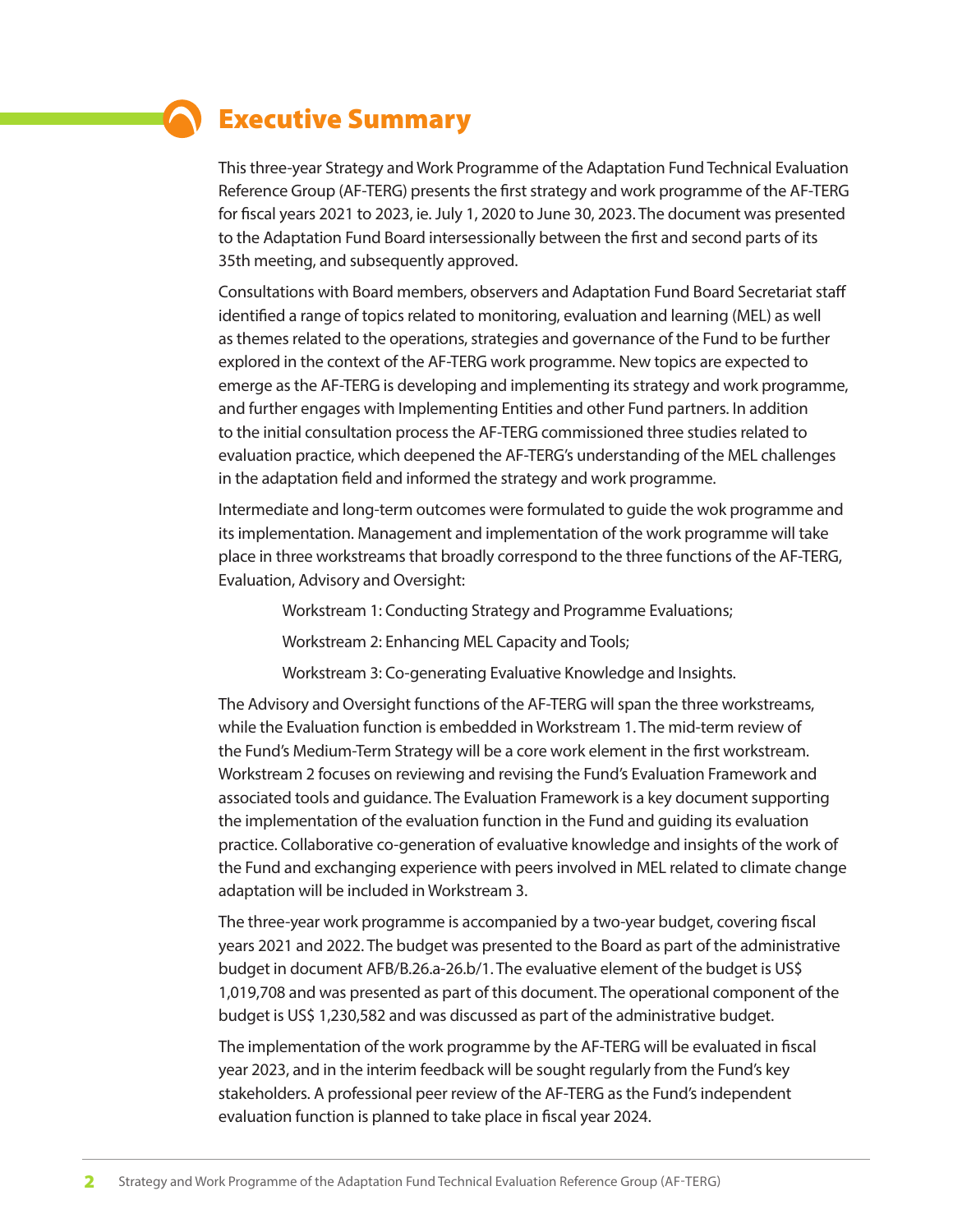# 1. Adaptation Fund Technical Evaluation Reference Group

This document sets out the first strategy and work programme and administrative budget for the Technical Evaluation Reference Group of the Adaptation Fund (AF-TERG) for fiscal years 2021, 2022 and 2023 (FY21 to FY23), ie. July 1, 2020 to June 30, 2023, for work items, and for fiscal years 2021 and 2022 (FY21 to FY22), ie. July 1, 2020 to June 30, 2022, for the administrative budget of the AF-TERG.

#### 1.1 **About the Adaptation Fund Technical Evaluation Reference Group**

The AF-TERG was established as a long-term evaluation function by the Adaptation Fund Board (the Board) in 2017 with its mandate approved in 2018 to ensure the independent implementation of the Fund's Evaluation Framework. This includes ensuring:

- accountability for the achievement of the Fund's objectives, and
- lesson learning and sharing for improved decision-making and policies, strategies, programmes and projects among different groups participating in the Fund.

**The three main functions of the AF-TERG are: Evaluation, Advisory and Oversight.** 

Supported by a small dedicated secretariat, the AF-TERG comprises a part-time Chair, four part-time independent evaluation experts and the Manager of the Adaptation Fund Board secretariat (the AFB secretariat) as ex officio member. The AF-TERG became effective on July 1, 2019 when the four members were appointed (the Chair and the AF-TERG secretariat started their functions earlier in 2019). These initial AF-TERG members, appointed for a threeyear term, have diverse backgrounds including evaluation and climate change, development (including climate financing), research, philanthropy, and non-governmental organisations. They have worked in developed and developing countries.

While functionally independent of the Board and the AFB secretariat, the AF-TERG is dedicated to responding to the accountability, learning and adaptive management needs of the Fund, its partners and stakeholders. The AF-TERG is accountable to the Board through the Ethics and Finance Committee (EFC).

#### 1.2 **Main Functions**

The AF-TERG is expected to carry out its mandate by undertaking three main functions:

**Evaluation:** Independently commissioning the evaluation of the relevance, effectiveness, efficiency and sustainability of the Fund aimed at improving the contributions of the Fund. This includes review and evaluation of Fund processes and decisions, supported projects and programmes as well as drawing key findings, lessons, conclusions, and recommendations.

**Advisory:** Providing guidance and advice for evaluative functions within the Fund to ensure improved and consistent measurement of results and contributions to adaptive management.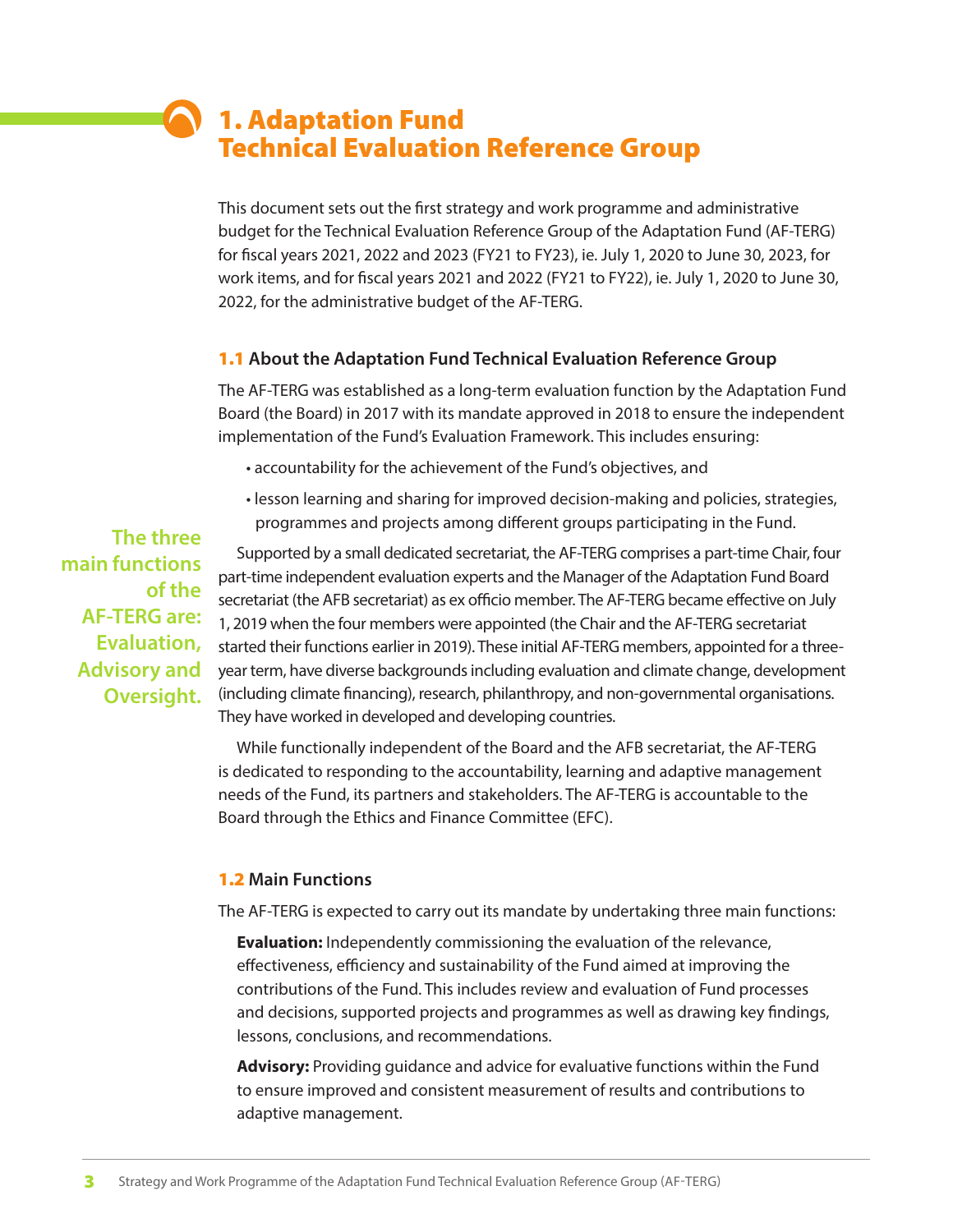

**Oversight:** Providing quality control of evaluation requirements and practice in the Fund, including tracking implementation of Board decisions related to evaluation recommendations.

#### 1.3 **Developing the Work Programme**

At its first in-person meeting in August 2019, the AF-TERG decided to start its tenure with an initial scoping and diagnostic phase of work to inform the development of its first multi-year work programme presented in this document. In order to understand and respond to the evaluation needs and expectations at programme / project, strategy and governance levels, the AF-TERG has held interviews and conversations with members of the Board, the AFB secretariat and observers to the Fund. These are to be followed by similar interactions with Designated Authorities (DAs), Implementing Entities (IEs), civil society organisations (CSOs), private sector, communities, UNFCCC community, donors and other stakeholders relevant to the implementation of the work programme.

The initial conversations with the Board, observers and AFB secretariat have indicated a range of issues related to monitoring, evaluation and learning (MEL) as well as themes related to the operations, strategies and governance of the Fund to be further explored in the context of the AF-TERG work programme. New issues and topics will emerge as the AF-TERG is developing and implementing its strategy and work programme and further engages with IEs and other Fund partners.

In addition to the initial consultation process the AF-TERG has commissioned three studies related to evaluation practice, an evaluability assessment of projects/ programmes in the Adaptation Fund (AF) portfolio, a review of approaches to ex post performance evaluations and an overview of innovative approaches to monitoring, evaluation and learning related to action to adapt to climate change. The planned outputs and activities for FY 2020 are summarised in Table 1 under "Progress by June 30, 2020".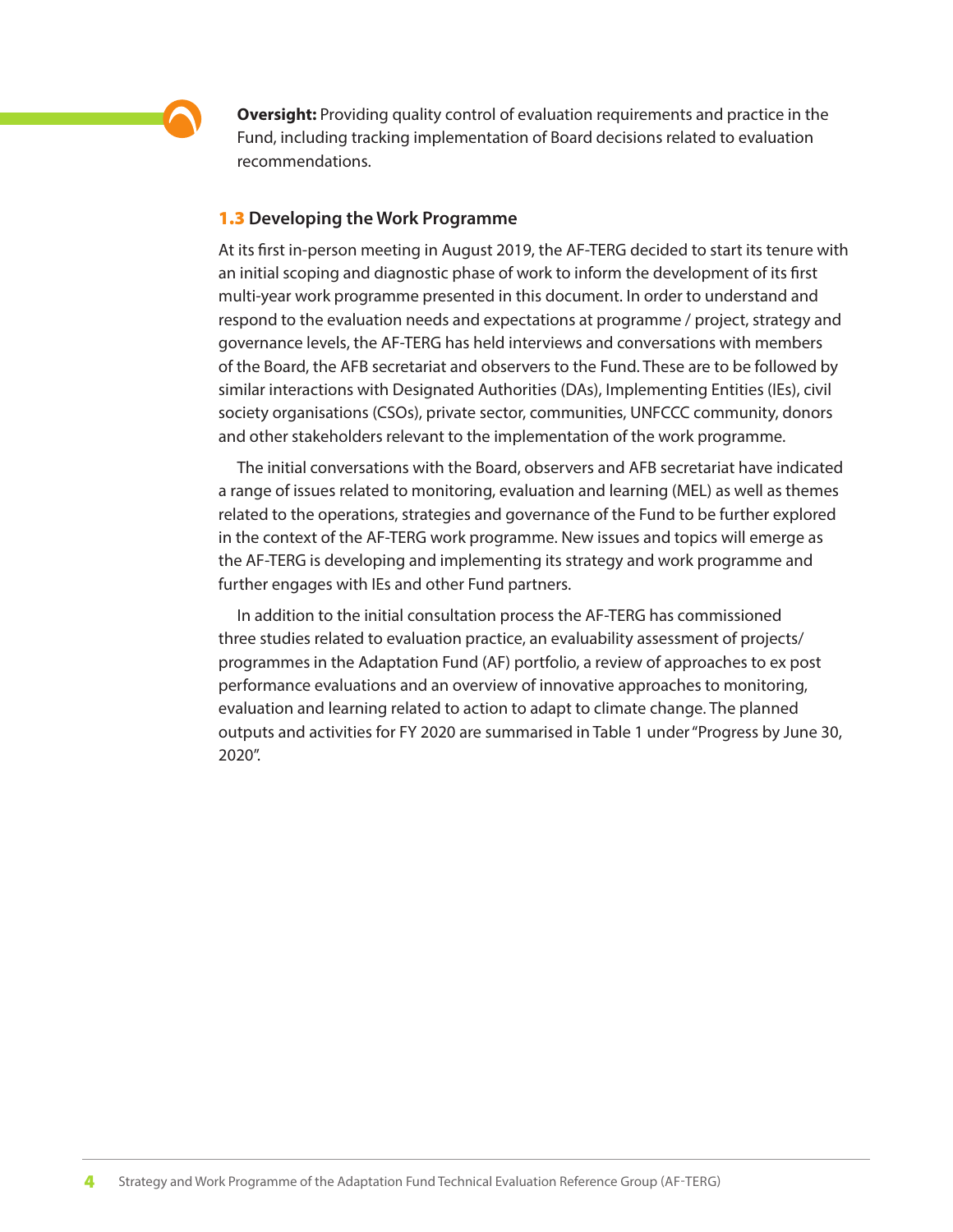# 2. Guiding Principles, Strategic Choices and Work Culture

In developing the work programme, the AF-TERG has been guided by the following principles and strategic choices:

Responsiveness to the Fund's evaluation priorities at operational, strategy and governance levels. The work programme should respond to priority evaluation needs and expectations of the Fund's key partners, at governance, strategic, programmatic levels. To this end the AF-TERG interacts with the Board, the AFB secretariat, IEs and other key partners to hear and discuss priority issues on an ongoing periodic basis.

Exploring synergies with the AFB secretariat and Fund partners. The AF-TERG has so far identified potential areas of synergy with the AFB secretariat such as knowledge management and learning, MEL capacity building and innovation, readiness, communication. Some joint capacity building and learning activities are included in the work plan and indicate how the AF-TERG could engage with partners to the Fund in some aspects of the AF-TERG's work, while at the same time ensuring the independence and integrity of the AF-TERG. Furthermore, the AF-TERG will explore synergies with other partners such as DAs, IEs, CSOs and other climate funds.

Drawing on good practice in the evolution of monitoring, evaluation and learning in climate change adaptation. The AF-TERG is taking account of the global trends driving the evolution of MEL, including:

- the increased demand for more nimble data and learning in response to the urgency of the climate change crisis and growing inequality;
- the increased focus on complexity, risk and uncertainty;
- $\cdot$  the growing interest in innovation (including disruptive innovation)<sup>1</sup> to shift mindsets, enable and incentivise experimentation, and new ways of thinking and doing work;
- the emergence of evaluators and knowledge networks in developing countries as key players in the global evaluation architecture;
- the continuing development of evaluation approaches of potential value to the Fund;
- the continuing existence of important gaps related to evaluating environmental issues and adaptation to climate change specifically, and the recognition of the interdependence of social systems and ecological systems, including work that is currently undertaken outside the evaluation realm; and
- the lack of consensus on what constitutes good adaptation and/or resilience, and how to assess success in this field.

**The development of the work programme has been guided by six principles and strategic choices.** 

<sup>1.</sup> Disruptive innovation refers to a new development that induces transformational change; it dramatically changes the way a structure, market, sector or industry functions. The concept has been used in the climate change space to address opportunities and challenges in harnessing the potential of disruptive technologies and emerging social trends towards sustainability.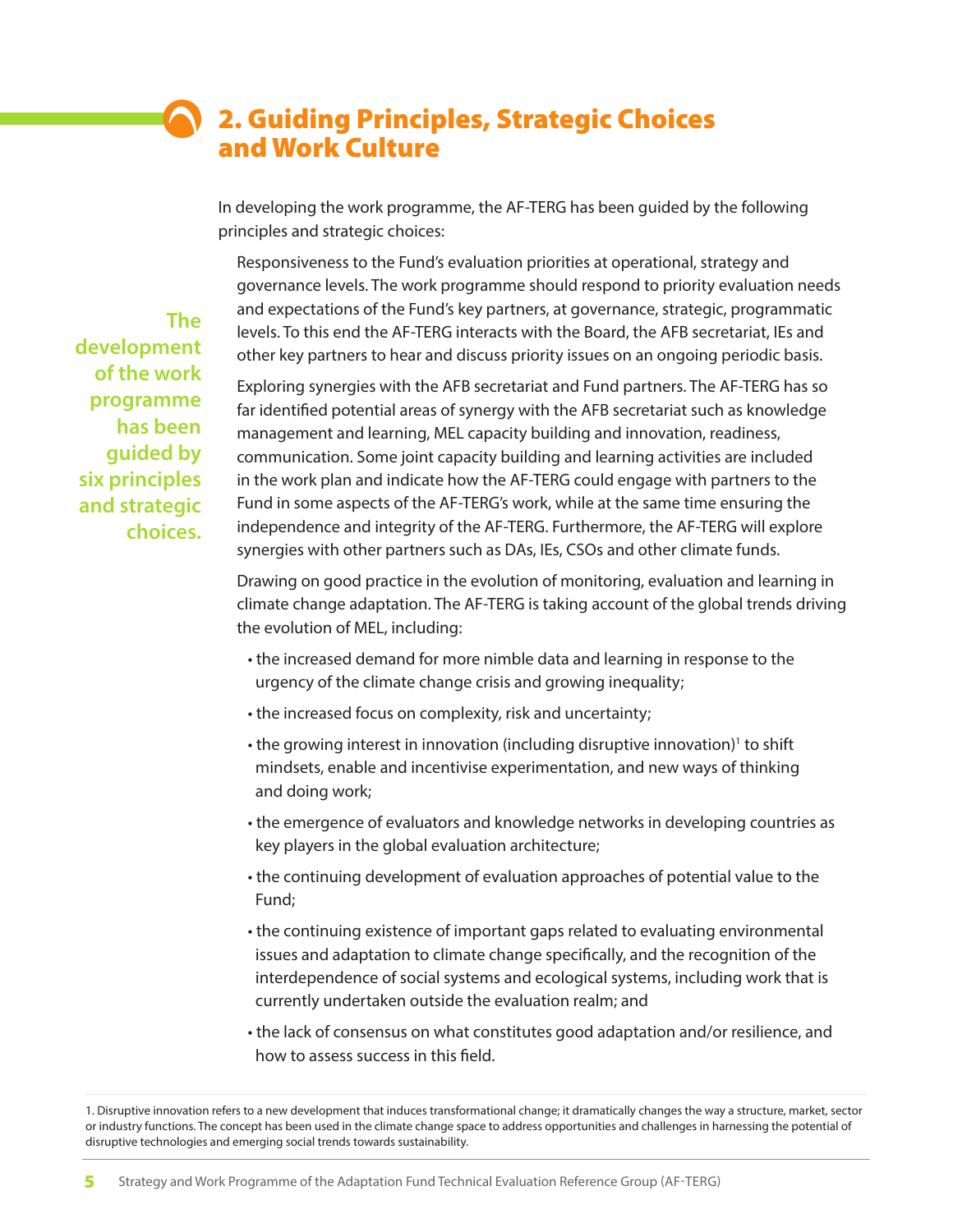Taking an iterative, co-generation and co-learning approach.<sup>2</sup> The proposed work programme of the AF-TERG is multi-year and will be adjusted annually. The AF-TERG is adopting an iterative, co-generation and co-learning approach to its work, aiming to ensure that the knowledge and learning is owned and embedded in the work of the Fund and its partners. The iterative nature of the AF-TERG approach leaves room for new and emerging opportunities and challenges as the work programme is being implemented.

Getting the most from human and financial resources invested on MEL. 'Cost effectiveness' was a major factor in choosing the TERG model for the evaluation function of the Fund. The AF-TERG aims to provide efficient use of available human and financial resources by seeking cost effective work modalities and evaluation approaches, building synergies with the AFB secretariat, Fund partners and MEL stakeholders, piggybacking on relevant events and optimising the use of e-based communication and online engagement. Assessing the cost effectiveness of the TERG model should be included in a proposed review of the AF-TERG to be commissioned towards the end of the three-year work programme.

Ensuring a focus on both natural and human systems. Interventions related to climate change as well as mainstream development evaluation, often focus on and privilege one system over the other. The AF-TERG will intentionally ensure that the framing of MEL work for the Fund takes a balanced approach to human and natural systems in the AF-TERG's evaluation and learning work.

### 2.1 **Work Culture**

Consisting of a small expert group assisted by an equally small secretariat the AF-TERG is an unusual evaluation function. As part of its initial work the AF-TERG has adopted the following guidance on the work culture of the AF-TERG members and the AF-TERG secretariat:

*"As members of the AF-TERG, we individually and collectively commit to working together, giving our best, exercising mutual respect and engaging in constructive dialogue, and sharing roles and responsibilities equitably among ourselves. We undertake to continuously and critically reflect, learn and improve the evaluation practice and systems of the AF-TERG and are open to novel approaches and developments in monitoring, evaluation and learning. We recognise and will respond to our responsibilities to the broader field of climate and adaptation and mitigation evaluation and practice. We will be welcoming opportunities to learn from and contribute to efforts by others to develop and deploy MEL at all levels for climate adaptation."*

<sup>2.</sup> Co-learning, or collaborative learning, is the process in which two or more individuals are working together to achieve a common goal, and by working together learn from one another. As part of its culture, the AF-TERG intends to function collaboratively and constructively, working closely with key stakeholders of the Fund when developing strategic monitoring and evaluation approaches, tools and processes and in the generation of learning for improving the performance and contributions of the Fund at all levels.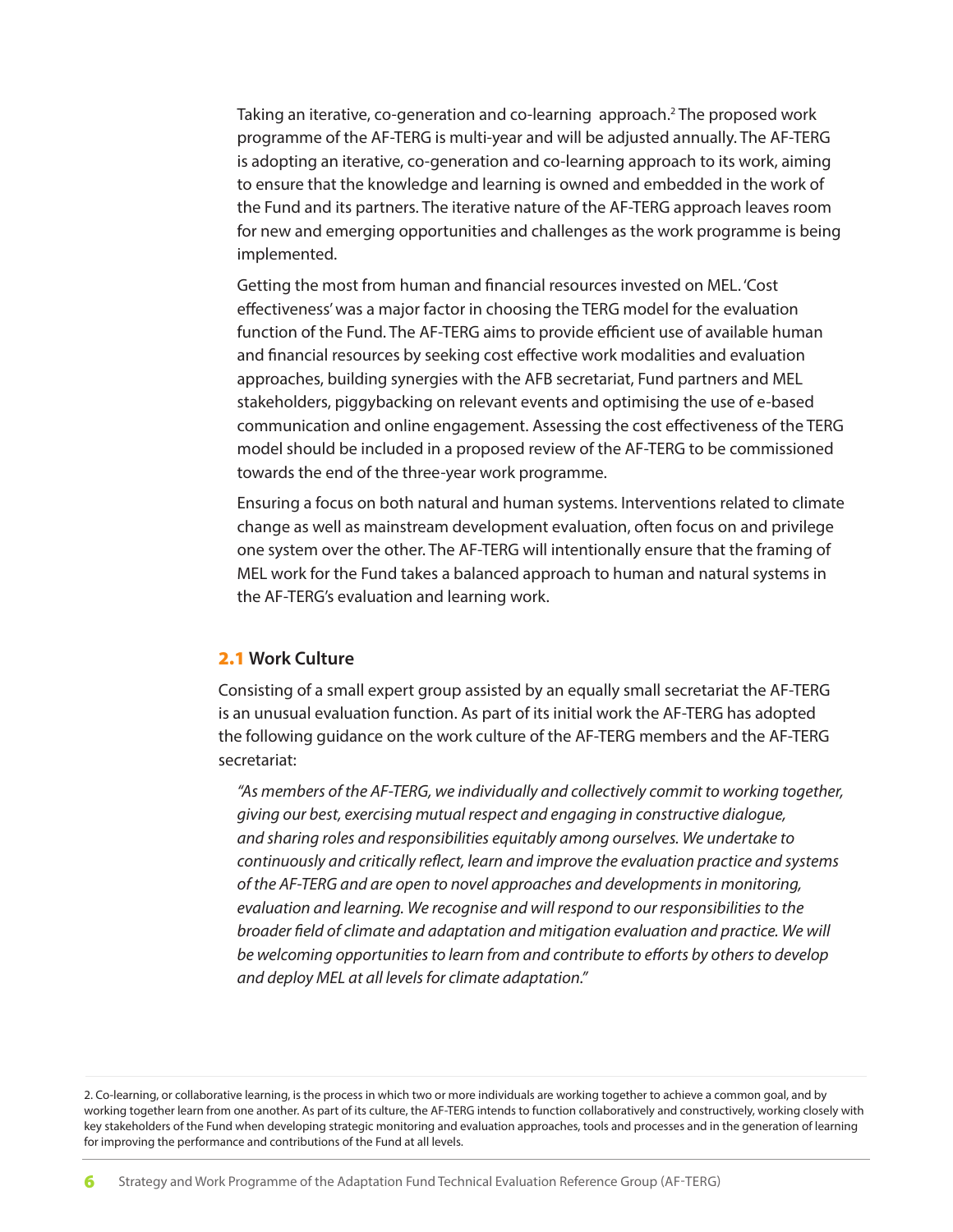# 3. Intended Outcomes and Progress

In understanding the role that the AF-TERG can and should play in supporting the Fund to achieve impact, the AF-TERG has developed a theory of change to articulate the intended outcomes (changes) that their work should lead to in adding value and enhancing the relevance, effectiveness, efficiency and sustainability of the Fund's support and investments.

The intermediate and long-term outcomes guiding the AF-TERG work programming are as follows:

#### 3.1 **Intermediate outcomes:**

- 1. Solution-focused understanding of the Fund's evaluation needs and expectations on the AF-TERG;
- 2. Co-learning, productive and trustful relationships and processes;
- 3. Fit-for-purpose evaluation tools and approaches are developed and used;
- 4. Evaluation results and learning insights articulated and utilised within the Fund;
- 5. Enhanced planning, monitoring, evaluation and learning capacity across the Fund;
- 6. Utilisation of Adaptation Fund evaluation insights beyond the Fund.

#### 3.2 **Long-Term outcomes:**

- MEL knowledge is absorbed and used by the Fund and its partners at all levels to influence and enhance impact and increase resources for adaptation activities;
- Relevance and quality of AF projects, programmes, policies, processes and performance are enhanced;
- Adaptation Fund behaviour to enhance climate change adaptation has improved.

#### 3.3 **Assumptions**

The success of the AF-TERG is based on the following assumptions:

- The Board, AFB secretariat, DAs, IEs and other Fund partners value, demand and utilise MEL knowledge and the Board provides sufficient human and financial resources to undertake quality evaluative, oversight and advisory work;
- The TERG has the capacity and trusted relationships needed to produce knowledge through collaborative MEL processes and products;
- Knowledge from MEL products and processes is relevant, high quality, timely, credible, legitimate, innovative and effective;
- The Board, AFB secretariat, DAs, IEs and other Fund partners value and incentivise MEL experimentation and innovation;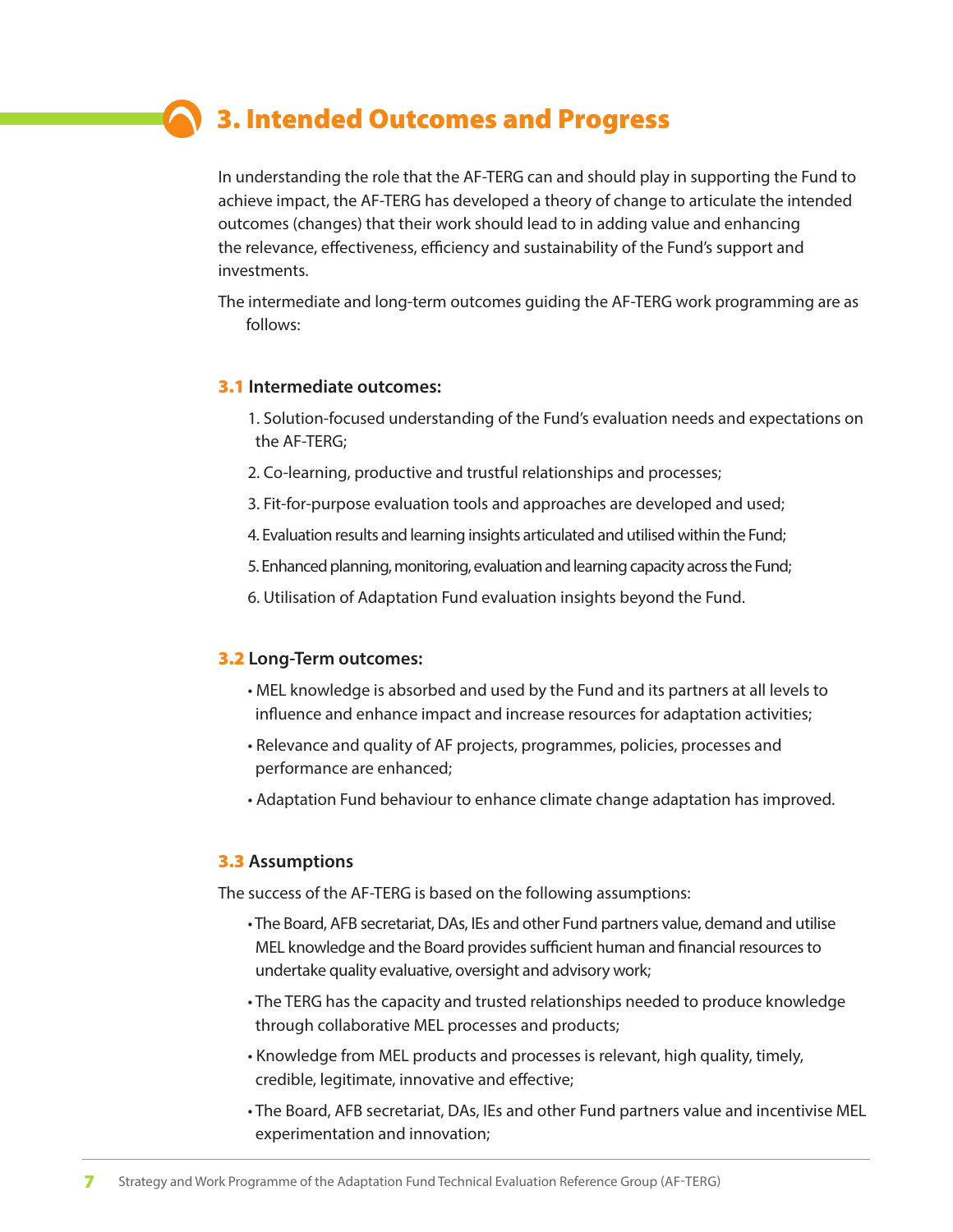• MEL products, processes and knowledge contribute to improvements and adaptive management of projects as well as of the Board and the AFB secretariat.

### 3.4 **Progress by June 30, 2020**

The AF-TERG strategy and work programme builds on preparatory and scoping activities undertaken by the AF-TERG during its first year of operation, fiscal year 2020 (FY20; July 1, 2019 to June 30, 2020). Table 1 outlines outcome areas and outputs as expected by the end of FY20. As reflected in the first part of the work programme the first year of the AF-TERG operations has involved activities to get the AF-TERG established and to start defining its work modalities and priorities. Table 1 is a condensed presentation of activities and outputs from the first year of AF-TERG operations according to the Intermediate Outcome areas for the group, outlined in the previous chapter.

### TABLE 1: **AF-TERG outputs by the end of FY20**

| <b>Intermediate</b><br><b>Outcome areas</b>                                                                    | <b>Outputs</b>                                                                                                                                                                                                                                                                                                                                                                                                                                                                                       |
|----------------------------------------------------------------------------------------------------------------|------------------------------------------------------------------------------------------------------------------------------------------------------------------------------------------------------------------------------------------------------------------------------------------------------------------------------------------------------------------------------------------------------------------------------------------------------------------------------------------------------|
| 1.Solution-focused<br>understanding<br>of the Fund's<br>evaluation needs<br>and expectations on<br>the AF-TERG | 1.1 AF-TERG work principles produced<br>1.2 MEL needs and expectations of the Fund explored<br>1.3 AF-TERG theory of change developed as internal working document<br>1.4 Terms of Reference for AF-TERG operations manual developed<br>1.5 AF-TERG strategy and work programme document presented to and approved by the Board.                                                                                                                                                                     |
| 2.Co-learning,<br>productive and<br>trustful relationships<br>and processes                                    | 2.1 Fund partner interaction through outreach (providing information), information exchange<br>(listening and acknowledgement of views, ideas and concerns) and seeking advice on<br>AF-TERG strategy, work programme and approaches (Board members, AFB secretariat, IEs,<br>and CSOs).                                                                                                                                                                                                             |
| 3. Fit-for-purpose<br>evaluation tools<br>and approaches are<br>developed and used                             | 1.1 Foundational study for the development and testing of an approach to ex post project<br>evaluations completed<br>1.2 Draft evaluability discussion note produced<br>1.3 Innovative MEL practices with potential value for the Fund identified<br>1.4 Terms of Reference for reviewing and revising the AF Evaluation Framework and guiding<br>instruments produced.                                                                                                                              |
| 4. Evaluation results<br>and learning<br>insights articulated<br>and utilised within<br>the Fund               | 1.1 Terms of Reference for the mid-term review of the Medium-Term Strategy (MTS)<br>formulated<br>1.2 Terms of Reference formulated for Innovation study linked to the mid-term<br>review of the MTS<br>1.3 Key issues and themes for AF-TERG evaluations identified in consultation with the Fund<br>and Fund partners<br>1.4 Evaluation synthesis from Final Evaluations produced.                                                                                                                 |
| 5. Enhanced planning<br>and MEL capacity<br>across the Fund                                                    | 1.1 The evaluability assessment study and the study on ex post evaluation approaches<br>provide feedback and enhance the planning and monitoring of the Fund and its partners.                                                                                                                                                                                                                                                                                                                       |
| 6. Utilisation of<br><b>Adaptation Fund</b><br>evaluation insights<br>beyond the Fund                          | 1.1 Innovative MEL insights in the adaptation field shared<br>1.2 Adaptation Fund visibility in the evaluation space of climate change adaptation and<br>sustainability built (Participation in Earth-Eval Conference October 2019 in Prague)<br>1.3 Evaluation lessons drawn from the Green Climate Fund's Independent Evaluation Unit<br>(GCF IEU), GEF IEO, Climate Investment Funds Evaluation and Learning (CIF E&L) initiative<br>and related climate fund organisations and evaluation units. |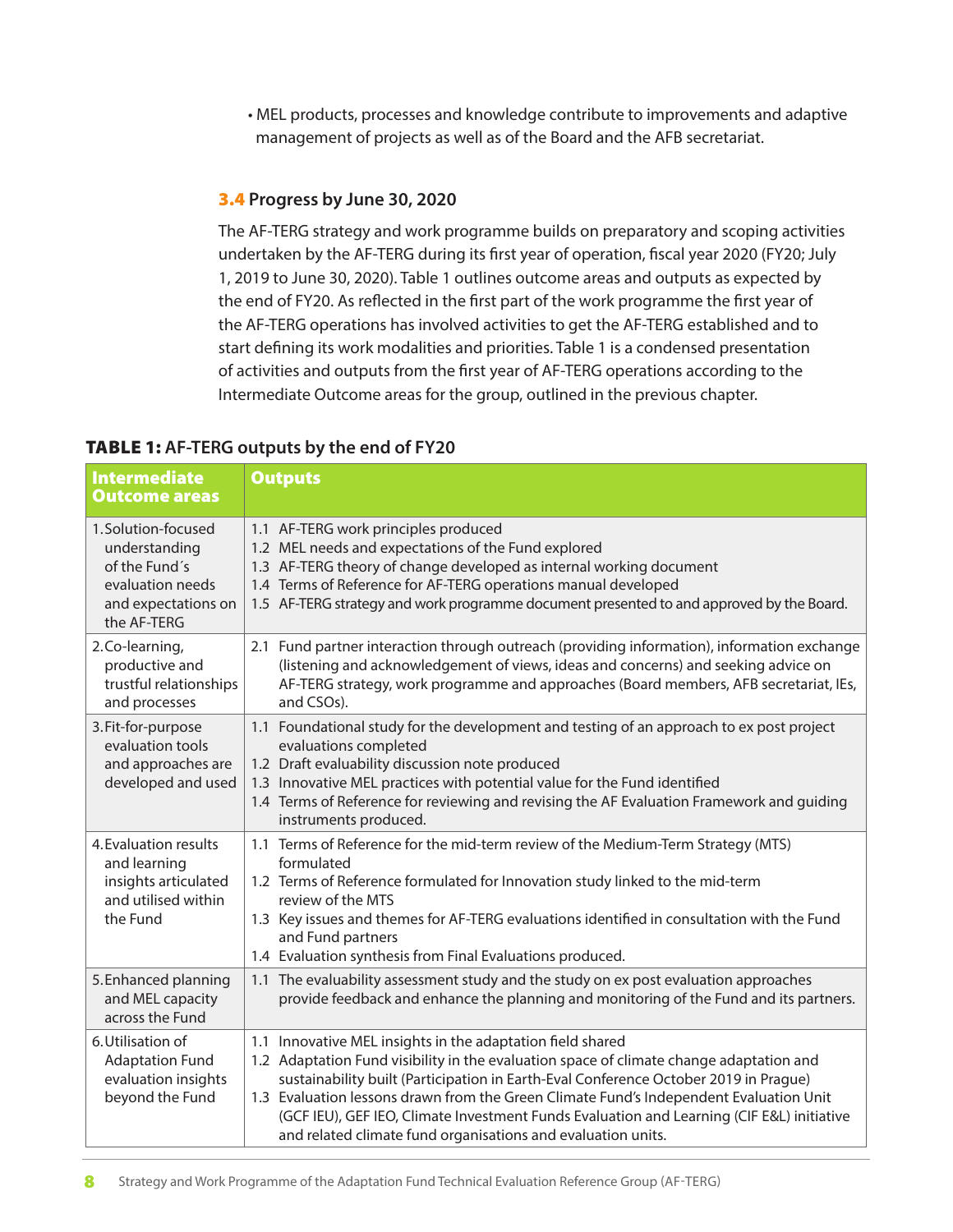# 4. Multi-Year Work Programme and Budget

The AF-TERG strategy and work programme takes a longer-term planning perspective covering FY21 to FY23 for the work items. Evaluative work items often have longer timeframes, follow a phased or iterative approach, and often cross fiscal year boundaries. The budget request for the evaluation function will cover two fiscal years, FY21 and FY22. Two-year budgeting enables the AF-TERG to enter into longer-term contracts beyond a fiscal year and enhances the continuity of activities being implemented across two fiscal years, otherwise the continuation is administratively disrupted at the end of a fiscal year. The AF-TERG considered a three-year budget aligned with its three-year strategy and work programme but decided on a two-year budget to balance continuity of work against budget accuracy; the longer the timeframe, the more difficult it is to make accurate cost projections.3

During the period FY21 to FY23 the AF-TERG will continue to establish itself as the long-term independent evaluation function of the Adaptation Fund. The three-year planning timeframe of this Work Programme will allow the AF-TERG to consolidate its work approaches and modalities towards the intended intermediate and final outcomes outlined. It is also responding to the requests from the Board to review the Evaluation Framework of the Adaptation Fund and to carry out a mid-term and final evaluation of the Medium-Term Strategy of the Fund.

A two-year budget will greatly facilitate the planning and execution of the work programme by allowing for both predictability and flexibility. This is of great value not least when undertaking comprehensive evaluation tasks that necessitate an iterative and participatory approach. It will also enable the AF-TERG to easier meet upcoming demands, both related to evaluation and to the advisory services of the AF-TERG.

#### 4.1 **AF-TERG Work Programme (FY21 to FY23, i.e. July 1, 2020 to June 30, 2023)**

The AF-TERG work programme for FY21 to FY23, i.e. July 1, 2020 to June 30, 2023, is based on the strategic choices and priorities emerging from scoping and diagnostic work during the first year of the AF-TERG operations, as presented in the two previous sections and in Table 1. The following work programme sets out the activities that will be conducted, and the outputs that will be generated to achieve the intermediate outcomes of the work of the AF-TERG (Table 2).

The work programme will be continually reviewed and updated by the AF-TERG and updates will be reported yearly, for presentation to the EFC for its review in conjunction with the consideration of the proposed budget and budget adjustments. Reporting on completed and ongoing work elements will take place semi-annually.

**9** Strategy and Work Programme of the Adaptation Fund Technical Evaluation Reference Group (AF-TERG)

**Two-year budgeting enhances the continuity of activities being implemented across fiscal years.**

<sup>3.</sup> Even with a perfect longer-term budget projection it would be impossible to foresee new evaluation requests by the Board, or external events impacting the implementation of the work programme. The use of three-year budgets could be revisited when more accurate historical budget information becomes available from implementing the AF-TERG work programme.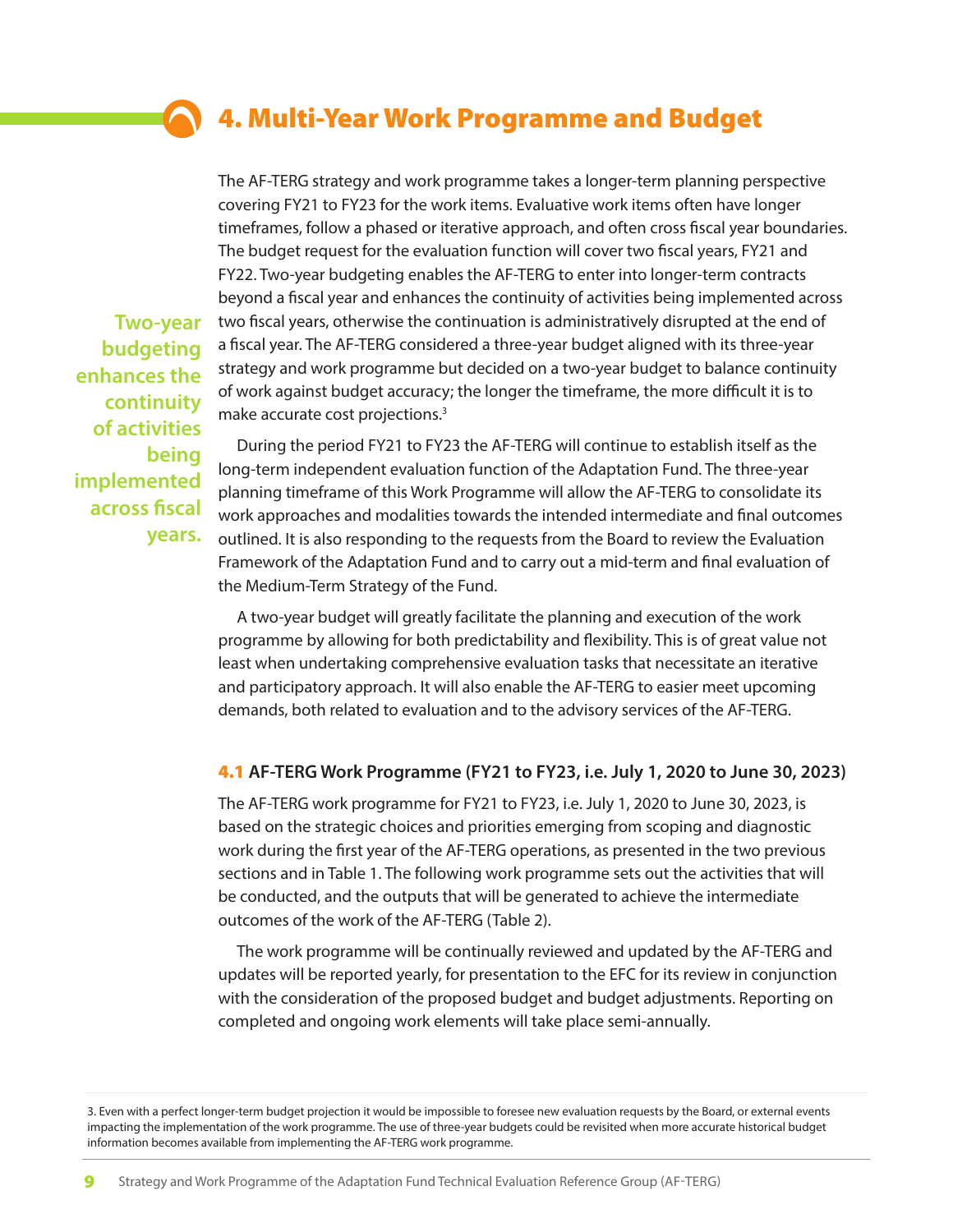| <b>TABLE 2: AF-TERG Indicative Work Programme FY21 to FY23</b> |  |
|----------------------------------------------------------------|--|
|----------------------------------------------------------------|--|

| <b>Intermediate</b><br><b>Outcome areas</b>                                                                  | <b>Outputs</b>                                                                                                                             | <b>Activities</b>                                                                                                                                                                                                                                                                                                                                                                                |
|--------------------------------------------------------------------------------------------------------------|--------------------------------------------------------------------------------------------------------------------------------------------|--------------------------------------------------------------------------------------------------------------------------------------------------------------------------------------------------------------------------------------------------------------------------------------------------------------------------------------------------------------------------------------------------|
|                                                                                                              |                                                                                                                                            |                                                                                                                                                                                                                                                                                                                                                                                                  |
| 1. Solution-focused<br>understanding of the<br>Fund's evaluation needs<br>and expectations on the<br>AF-TFRG | New knowledge on<br>the Fund's evaluation<br>approaches, processes<br>and needs                                                            | • Conduct country scoping studies<br>(FY20 to FY21)<br>• Regular reviews and reflection e-based meetings<br>• AF-TERG in person meetings (half-yearly)<br>• Update AF-TERG theory of change and<br>AF-TERG operations manual as needed.                                                                                                                                                          |
| 2. Co-learning, productive<br>and trustful relationships<br>and processes                                    | Clear, productive<br>communication and<br>interaction with key<br>stakeholders                                                             | . On-going collaborative MEL engagements with the AFB<br>secretariat, Board and IEs, CSOs and others in the evaluation<br>and climate change communities.                                                                                                                                                                                                                                        |
| 3. Fit-for-purpose<br>evaluation tools<br>and approaches are<br>developed and used                           | Evaluation tools<br>developed and/or<br>revised                                                                                            | • Review and revise the Evaluation Framework in<br>collaboration with the AFB secretariat (FY20 to FY22)<br>•Develop and share guide on ex post evaluations<br>•Develop and share note on evaluability and evaluability<br>assessment<br>· Produce guidance on conducting project level mid-term<br>reviews and terminal evaluations in consultation with the<br>AFB secretariat, IEs, and CSOs. |
| 4. Evaluation results<br>and learning insights<br>articulated and utilised<br>within the Fund                | Performance of the<br>MTS and adjustments<br>needed established<br><b>MEL</b> insights<br>synthesised and shared<br>(Continued)            | • Mid-term review of the MTS (FY21)<br>• Evaluation of the MTS (FY22 to FY23)<br>•1 or 2 ex post evaluations (yearly)<br>• Evaluative gap mapping for 1 or 2 strategic topics 4<br>. Review of Adaptation Fund evaluation reports for MEL<br>insights (yearly)<br>•Overall evaluation of the Fund (FY23)<br>• Review of the AF-TERG (FY23-24).                                                   |
| 5. Enhanced planning,<br>monitoring, evaluation<br>and learning capacity<br>across<br>the Fund               | Collaborative working<br>relationship with AFB<br>secretariat fostered<br>MEL capacity in some<br>IEs developed                            | • Hold 1 MEL workshop with the AFB secretariat (yearly),<br>• Hold 1 capacity development and co-learning seminar with<br>partners in collaboration with the AFB secretariat.                                                                                                                                                                                                                    |
| 6. Utilisation of Adaptation<br>Fund evaluation insights<br>beyond the Fund                                  | Climate change<br>adaptation (CCA)<br>evaluation trends<br>and good practices<br>identified and shared<br>with the<br><b>CCA</b> community | • Network with MEL functions of other climate change<br>funding organisations and regional networks<br>• Produce MEL blogs, prepare and present conference papers,<br>keep the current website updated and develop a dedicated<br>interactive website for the AF-TERG.                                                                                                                           |

4. Evaluative gap mapping refers to a visual overview of existing and ongoing studies or reviews in a sector or sub-sector in terms of the types of programmes evaluated and the outcomes measured. In FY21, the AF-TERG will map out existing and ongoing evaluations to identify lessons and experiences within the AF portfolio and outside but relevant to it.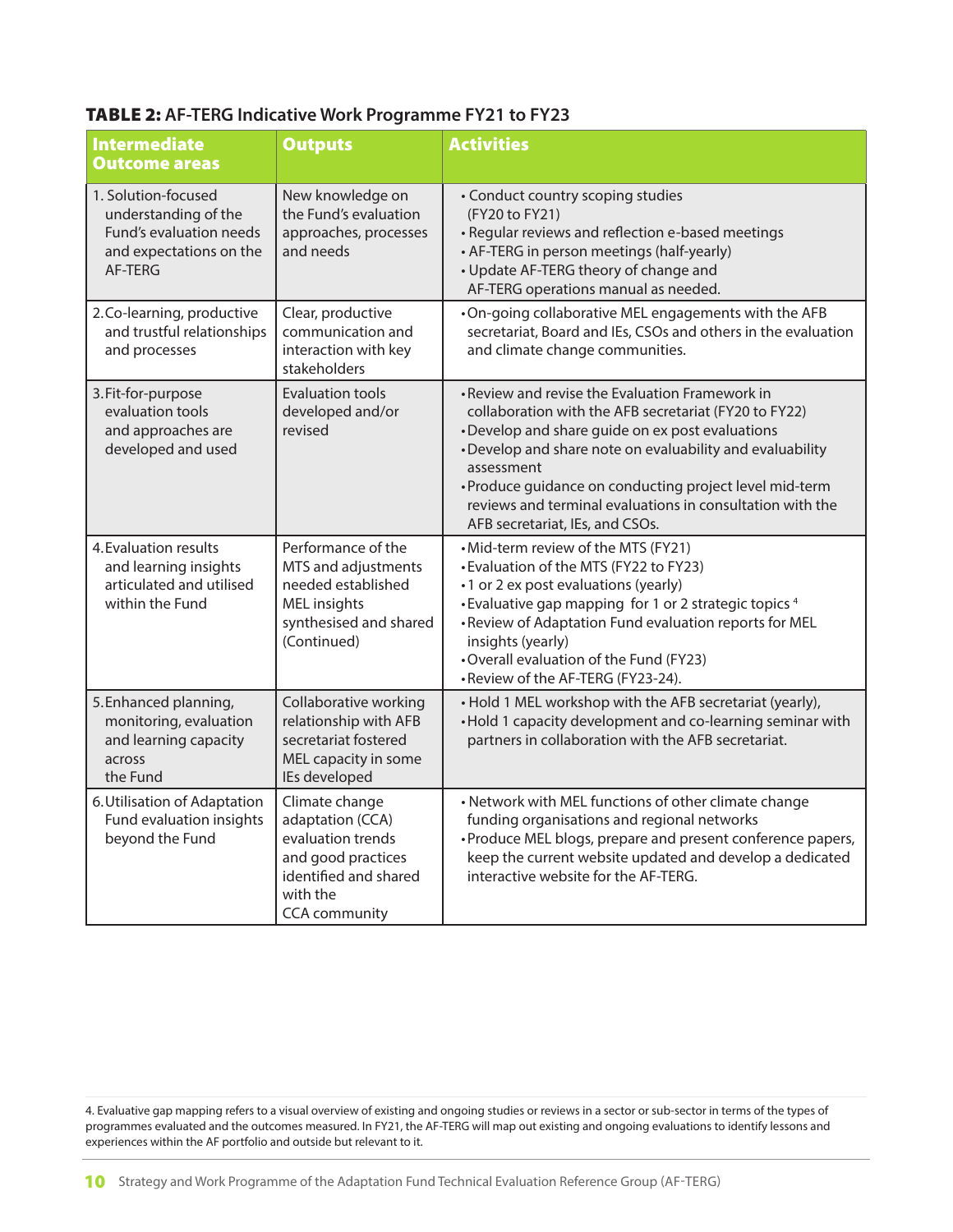#### 4.2 **Implementing the AF-TERG Work Programme – Three Workstreams**

The MEL work above will be managed and implemented in three workstreams that broadly correspond to the three functions of the TERG, Evaluation, Advisory and Oversight:

Workstream 1: Conducting Strategy and Programme Evaluations;

Workstream 2: Enhancing MEL Capacity and Tools;

Workstream 3: Co-generating Evaluative Knowledge and Insights.

The Advisory and Oversight functions of the AF-TERG will span the three workstreams. The Evaluation function is embedded in Workstream 1.

#### **Workstream 1: Conducting Strategy and Project/Programme Evaluations**

Workstream 1 focuses on the review and evaluation of the Medium-Term Strategy (MTS), thematic evaluations and the overall model and performance of the Fund, centred around the core features and niche of the Fund.

The review of the five-year Medium-Term Strategy 2018-2022 will assess progress made in the implementation of targets and outputs expected (to be done in FY21) to inform the current strategy as well as the designing of the next. The evaluation of the strategy will take place after the end of the strategy period to summarise achievements and lessons learned. Over the MTS period the AF-TERG will carry out a phased series of assessments of processes and policies implemented under the three pillars of the MTS: Action, Innovation and Learning and Sharing, the effectiveness and efficiency of the governance of the Fund and the actual and expected outcomes and impacts of the Fund's portfolio. Main processes and policies to be evaluated include Direct Access, Accreditation, Readiness Programme, the Environmental and Social Policy (ESP), and the Gender Policy and Action Plan.

Innovation is and will continue to be a key feature of the MTS and the mission of the Fund. The AF-TERG will propose to conduct an assessment of the experience on how the concept of innovation is applied by the Fund as well as of examples of innovative climate change actions. An initial conceptual study and overview will be initiated during the FY20. Both the review and the evaluation of the MTS will provide inputs to the Overall Evaluation of the performance of the Fund in 2023. A preparatory scoping study will be initiated in FY21.

Thematic evaluations of Fund performance will provide perspectives on core features of the AF, such as the country driven and innovative character of Fund operations with a view to assessing the potential for scale up and longer-term impact. This includes exploring how projects and programmes conceptualise and address vulnerability and adaptation to climate change.

#### **Workstream 2: Enhancing MEL Capacity across the Fund**

Workstream 2 focuses on reviewing and updating the Fund's Evaluation Framework and associated tools and guidance. The Evaluation Framework is a key document supporting

**The work will be managed and implemented in three workstreams that broadly correspond to the three functions of the AF-TERG: Evaluation, Advisory and Oversight.**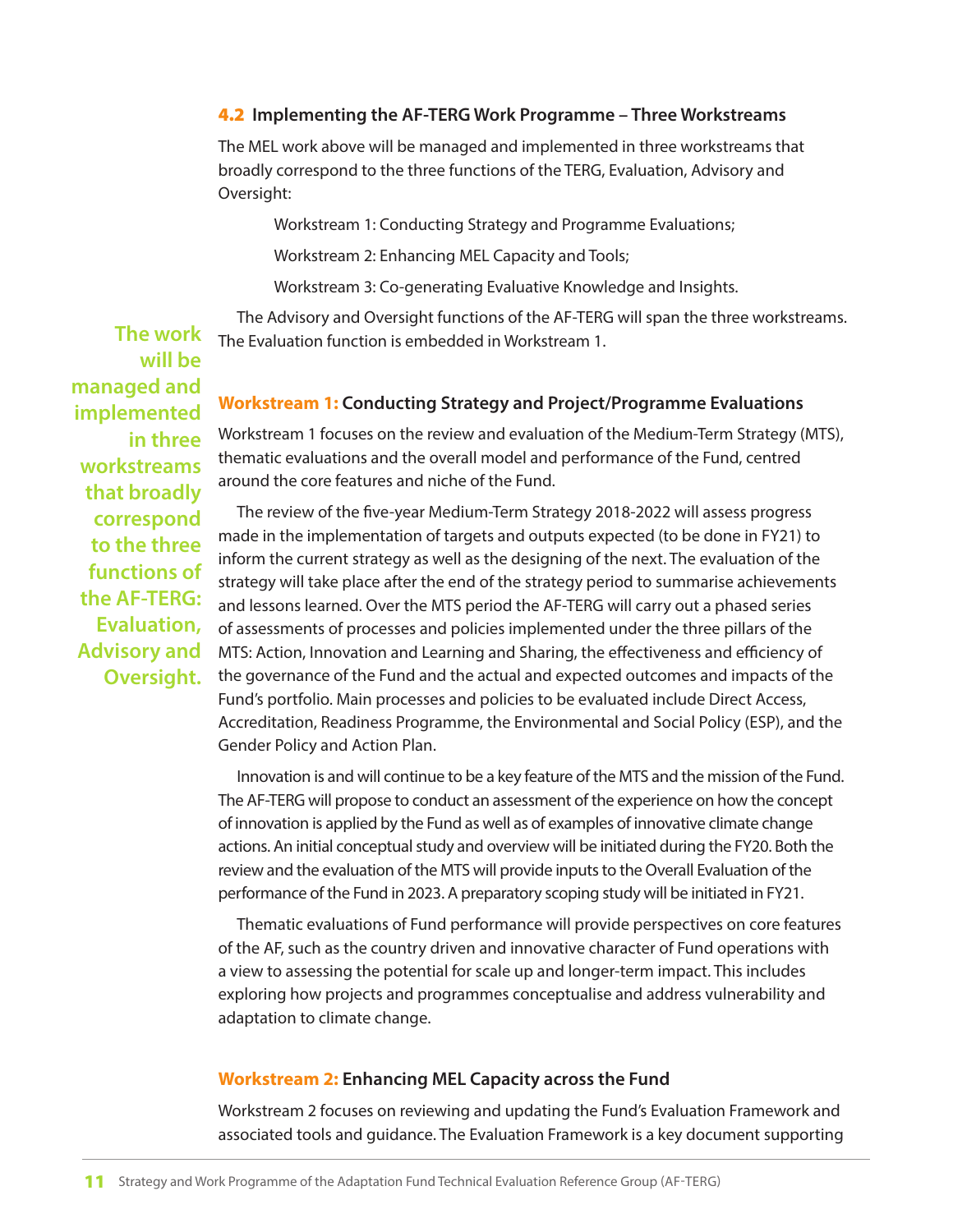the implementation of the evaluation function in the Fund and guiding AF evaluation practice. During FY20 an initial gap analysis was carried out and Terms of Reference for the further review and revision of the Evaluation Framework was elaborated. The purpose of the revision will be to reflect the evolution of the Fund since the framework was amended in 2012 and the advances in the evaluation and climate change adaptation community. The review will include updating the evaluation tools used to assess projects and programmes at mid-term and at completion.

This workstream will include enabling capacity building initiatives to strengthen the Fund's in-house MEL capacity and that of Fund partners. Specific attention will be paid to the capacities needed to ensure improvements in the quality of projects and programmes as well as Readiness, Innovation and Learning grants. The AF-TERG will draw on and contribute to evaluation practices that enhance the capacity of vulnerable populations to adapt to the effects of climate change.

#### **Workstream 3: Co-generating Evaluative Knowledge and Insights**

Working with the AFB secretariat, IEs, CSOs and other partners, Workstream 3 will include collaborative co-generation of evaluative knowledge and insights of the work of the Fund, exchanging experience with peers involved in MEL related to climate change adaptation, learning from innovation results, and tracking of implementation of evaluation results and actions including management responses to previous evaluations. For example, each year one or two topics may be selected to conduct an evaluative gap mapping exercise to identify lessons and experiences within the AF portfolio and from outside. This knowledge will be synthesised and the AF-TERG would organise an event for project teams to discuss, validate and extrapolate this knowledge and develop plans for closing knowledge gaps. The topics could be discussed using country or sector context.

This workstream will also include country scoping studies, regular e-based meetings and two AF-TERG in-person meetings each year. Under this work stream are outreach activities, production of papers and contributions to conferences and seminars and the maintenance and development of an interactive AF-TERG website.

#### 4.3 **AF-TERG Two-year Budget (FY21 to FY22, i.e. July 1, 2020 to June 30, 2022)**

The AF-TERG multi-year budget for FY21 to FY22, i.e. July 1, 2020 to June 30, 2022, will support the conduction of AF-TERG ongoing evaluative work and operations. The budget in Table 3 sets out the budget for the activities that will be implemented in FY21 to FY22. The focus in Table 3 is on the evaluation budget component, part of the administrative budget for the AF-TERG for FY21 to FY22. The operational components of the administrative budget are further discussed in document AFB/B.26.a-26.b/1, titled "Administrative Budgets of the Board and secretariat, and Trustee for Fiscal Year 2021 and the AF-TERG and its secretariat for Fiscal Year 2021-2022."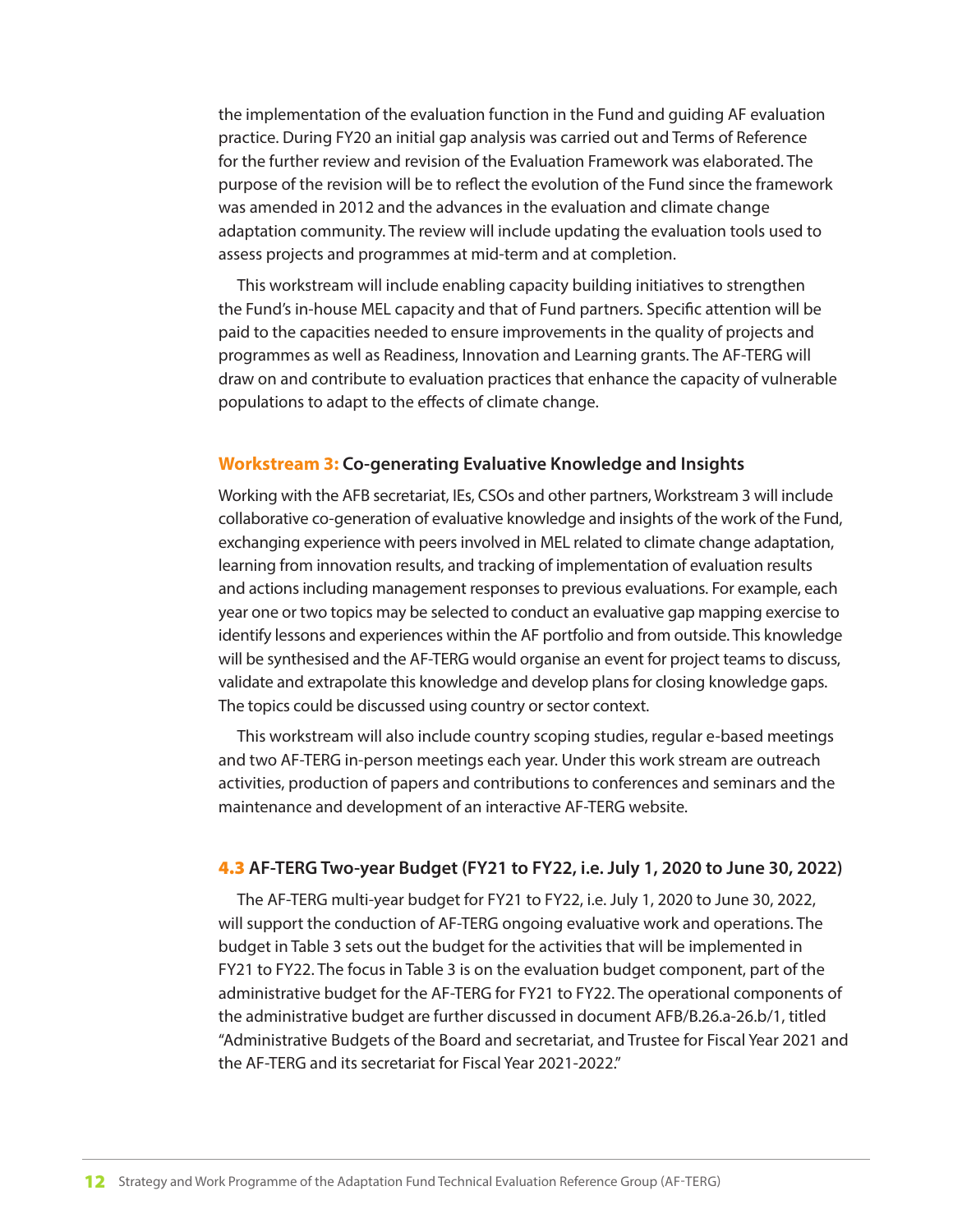### TABLE 3: **AF-TERG FY21 to FY22 Budget**

| <b>All amounts in US\$</b>                                                                                                                                                                                                                                                                                                                                                                                                                                                                                                                                                                                                                                                                                                                                                                                                                                                                                                                                                                                                                                                                | <b>FY21</b> | <b>FY22</b> | <b>FY21-22</b> |
|-------------------------------------------------------------------------------------------------------------------------------------------------------------------------------------------------------------------------------------------------------------------------------------------------------------------------------------------------------------------------------------------------------------------------------------------------------------------------------------------------------------------------------------------------------------------------------------------------------------------------------------------------------------------------------------------------------------------------------------------------------------------------------------------------------------------------------------------------------------------------------------------------------------------------------------------------------------------------------------------------------------------------------------------------------------------------------------------|-------------|-------------|----------------|
| AF-TERG Chair, members and TERG secretariat personnel, travel, meeting<br>cost and general operations expenses<br><b>TOTAL OPERATIONAL COMPONENTS</b>                                                                                                                                                                                                                                                                                                                                                                                                                                                                                                                                                                                                                                                                                                                                                                                                                                                                                                                                     | 605,028     | 625,554     | 1,230,582      |
|                                                                                                                                                                                                                                                                                                                                                                                                                                                                                                                                                                                                                                                                                                                                                                                                                                                                                                                                                                                                                                                                                           |             |             |                |
| <b>EVALUATION COMPONENT</b>                                                                                                                                                                                                                                                                                                                                                                                                                                                                                                                                                                                                                                                                                                                                                                                                                                                                                                                                                                                                                                                               |             |             |                |
| 01 Development of AF-TERG operational guidance.<br>As the TERG is evolving the work processes of the function will be                                                                                                                                                                                                                                                                                                                                                                                                                                                                                                                                                                                                                                                                                                                                                                                                                                                                                                                                                                     | 30,000      |             | 30,000         |
| defined with external support.<br>02 Review/revision of the Evaluation Framework of the Adaptation                                                                                                                                                                                                                                                                                                                                                                                                                                                                                                                                                                                                                                                                                                                                                                                                                                                                                                                                                                                        | 85,000      | 80,000      | 165,000        |
| Fund.<br>During FY20 the AF-TERG carried out an initial gap analysis of the<br>Evaluation Framework and Terms of Reference were elaborated to guide<br>the review and revision of the framework. The Evaluation Framework<br>will be revised in consultation and collaboration with the AFB secretariat<br>and Fund partners and will draw on experiences of other comparable<br>organisations and current developments in the MEL field as well as<br>findings from the evaluability assessment carried out during FY20.<br>Revision and preparation of guidance for project level evaluations.<br>Guidance documents for mid-term reviews and terminal evaluations will<br>be produced and additional needed guidance identified and produced.<br>Consultation, dissemination and capacity building of the Evaluation<br>Framework and project level evaluation guidelines.<br>A plan for consultation, dissemination and capacity building and<br>guidance documents will be developed and implemented. A first<br>draft revised Evaluation Framework will be presented to the EFC for |             |             |                |
| comments at its twenty-sixth meeting in March 2021. A final version<br>of the Evaluation Framework of the AF to be presented at the twenty-<br>seventh meeting of the EFC in October 2021.                                                                                                                                                                                                                                                                                                                                                                                                                                                                                                                                                                                                                                                                                                                                                                                                                                                                                                |             |             |                |
| 03 Co-learning and capacity building.<br>The AF-TERG will also carry out its advisory function through interaction<br>and collaboration with the AFB secretariat and Fund partners. For the<br>FY21 and FY22 the TERG is planning 2-3 yearly workshops / seminars<br>with the support of external experts. The format for these activities<br>remains to be defined and will be coordinated with the AFB secretariat:<br>1 MEL workshop with the AFB secretariat (yearly),<br>1 MEL workshop on innovative approaches to monitoring and evaluation<br>of action to mitigate against negative effects of climate change (FY21)<br>with Fund partners,<br>1 MEL capacity development and co-learning seminar with Fund<br>partners (yearly).                                                                                                                                                                                                                                                                                                                                                | 65,000      | 90,000      | 155,000        |
| 04 MTS mid-term review (MTS 1).<br>The Board decided on a mid-term review of the Medium-Term Strategy<br>(MTS). The purpose of the commissioned review is to track the<br>implementation of the MTS identifying progress and suggesting course<br>correction as needed. The review will identify knowledge gaps and areas<br>for further analysis. The review will be presented at the twenty-eighth<br>meeting of the EFC in March 2021.                                                                                                                                                                                                                                                                                                                                                                                                                                                                                                                                                                                                                                                 | 60,000      |             | 60,000         |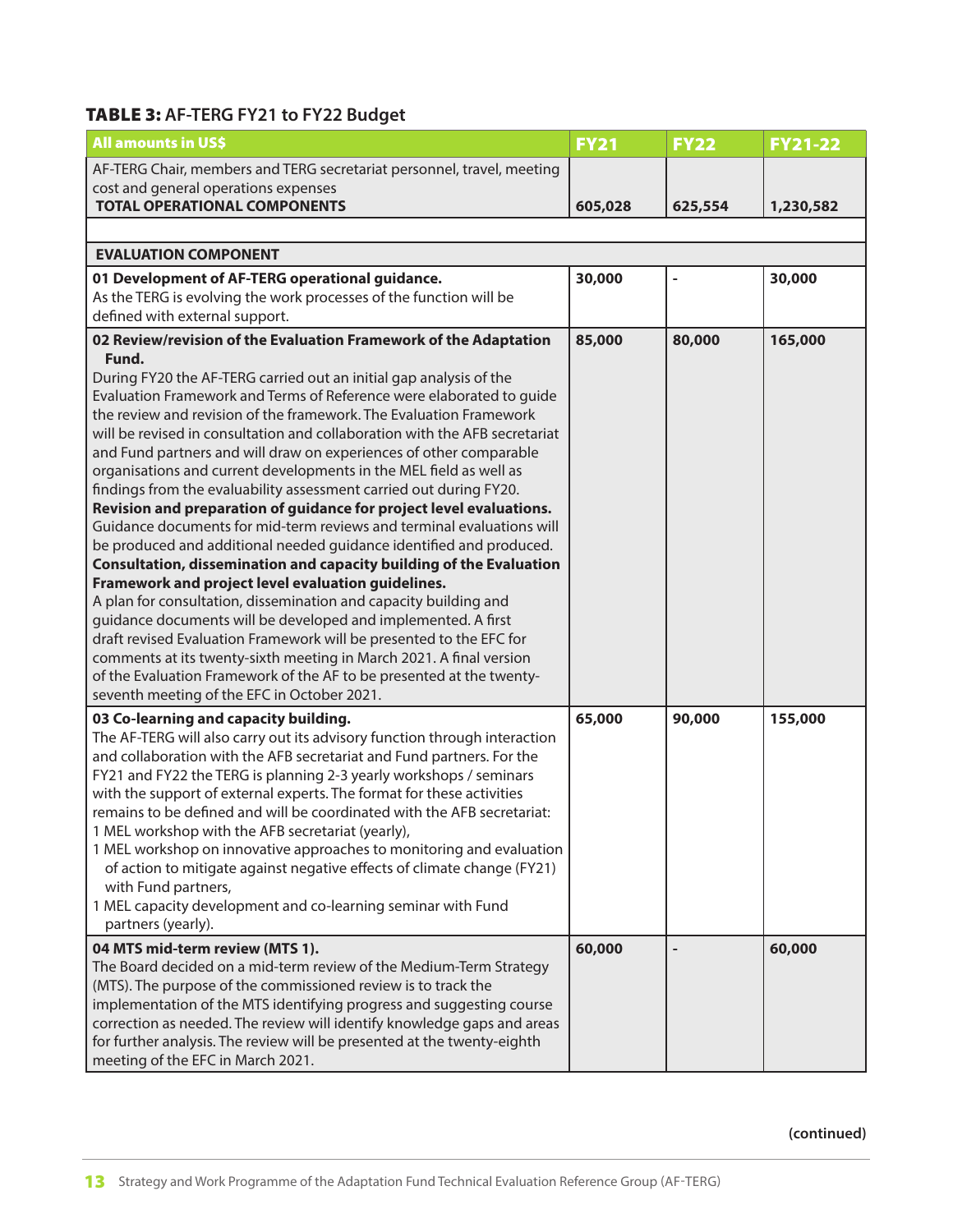### TABLE 3: **AF-TERG FY21 to FY22 Budget (continued)**

| <b>All amounts in US\$</b>                                                                                                                                                                                                                                                                                                                                                                                                                                                                                                                                                                                                                                                                                                             | <b>FY21</b> | <b>FY22</b>                                | <b>FY21-22</b> |
|----------------------------------------------------------------------------------------------------------------------------------------------------------------------------------------------------------------------------------------------------------------------------------------------------------------------------------------------------------------------------------------------------------------------------------------------------------------------------------------------------------------------------------------------------------------------------------------------------------------------------------------------------------------------------------------------------------------------------------------|-------------|--------------------------------------------|----------------|
| <b>EVALUATION COMPONENT</b>                                                                                                                                                                                                                                                                                                                                                                                                                                                                                                                                                                                                                                                                                                            |             |                                            |                |
| 05 MTS evaluation (MTS 2) and preparation for the Overall<br><b>Evaluation.</b><br>A final evaluation of the MTS will be carried out in FY23 after completion<br>of the five-year strategy period. The evaluation will be coordinated with<br>an Overall Evaluation of the Adaptation Fund planned for FY23. During<br>FY22 preparatory work will be commissioned.                                                                                                                                                                                                                                                                                                                                                                     |             | 80,000                                     | 80,000         |
| 06 Studies and thematic evaluations.<br>(Two per year @ US\$ 50,000 each)<br>Studies and evaluations on issues and themes identified during AF-TERG<br>consultations will be commissioned. These will also inform the final<br>evaluation of the MTS and the Overall Evaluation of the AF. Priorities<br>will be made on an ongoing basis and reported to the EFC/AFB. The<br>following areas have been tentatively identified for evaluation for FY21-<br>FY23:<br>. Innovation and the Adaptation Fund: policy and practice (scoping work<br>starting in FY20)<br>• The role of the AF within the climate finance architecture<br>• Accreditation and capacity development<br>• Efficiency of AF processes<br>• Knowledge management | 100,000     | 100,000                                    | 200,000        |
| 07 Ex post evaluations (pilot in FY21, two in FY22 @ US\$ 45,000 each)<br>A study on approaches to ex post performance evaluations has been<br>carried out during FY20 and a draft guide is being elaborated for field<br>testing during FY21. The guide will be revised as needed and used<br>for two evaluations per year from FY22 onwards. The AF-TERG will<br>commission 1 or 2 ex post evaluations of strategically selected projects<br>that have closed 3-5 years before, that would provide learning on climate<br>change actions and accountability of results financed by the Fund.                                                                                                                                         | 45,000      | 90,000                                     | 135,000        |
| 08 Evaluation synthesis and gap analysis.<br>To inform the work of the Fund and partners the AF-TERG will yearly<br>produce a synthesis of evaluative evidence and lessons learned and<br>conclusions from evaluations of successful adaptation projects funded<br>by the AF and other relevant institutions. The findings, conclusions and<br>lessons learned from the evaluations carried out FY21 to FY22 will be<br>synthesised and actively shared to support learning.                                                                                                                                                                                                                                                           | 20,000      | 20,000                                     | 40,000         |
| 09 Sharing outreach and communication on evaluation results.<br>Participation in conferences, collaboration with evaluation functions<br>in peer organisations and relevant networks, drafting of papers and<br>contributions to seminars and conferences. Development of interactive<br>website.                                                                                                                                                                                                                                                                                                                                                                                                                                      |             | <b>Under travel and general operations</b> |                |
| 10 STC evaluation support - data analyst.                                                                                                                                                                                                                                                                                                                                                                                                                                                                                                                                                                                                                                                                                              | 53,191      | 101,517                                    | 154,708        |
| <b>TOTAL EVALUATION COMPONENT</b>                                                                                                                                                                                                                                                                                                                                                                                                                                                                                                                                                                                                                                                                                                      | 458,191     | 561,517                                    | 1,019,708      |
|                                                                                                                                                                                                                                                                                                                                                                                                                                                                                                                                                                                                                                                                                                                                        |             |                                            |                |
| <b>TOTAL ALL COMPONENTS</b>                                                                                                                                                                                                                                                                                                                                                                                                                                                                                                                                                                                                                                                                                                            | 1,063,219   | 1,187,071                                  | 2,250,290      |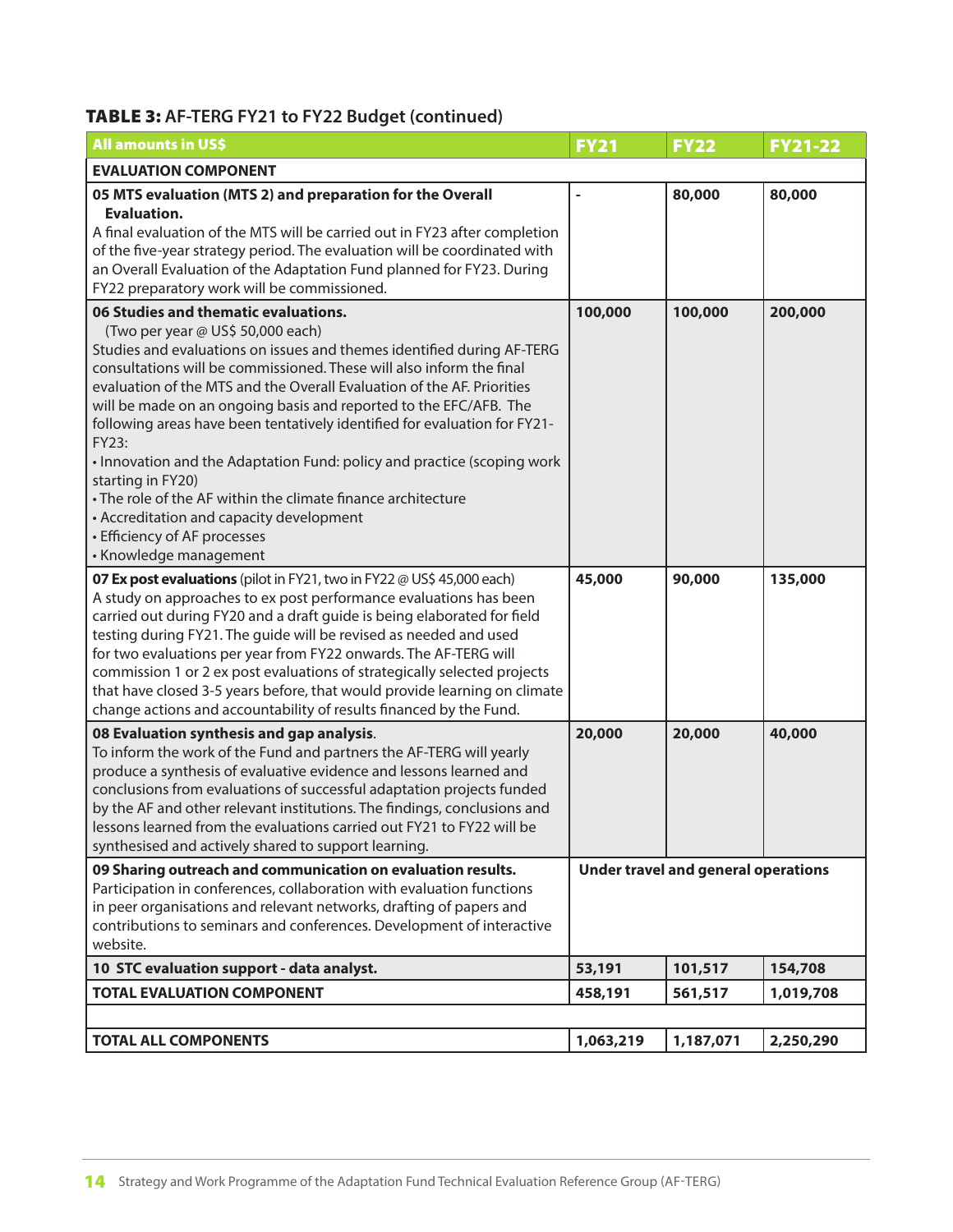No changes to the Fund's trust fund structure are needed to facilitate two-year budgeting and transfers, and the budget will be adjusted on a rolling basis. At the last Board meeting of FY21, there will be a preliminary budget reconciliation of that fiscal year; remaining funds will carry over to the next fiscal year, and proposed adjustments will be made for FY22 for money unspent and for budget adjustments needed for projected expenses in that second fiscal year. In that same Board meeting the AF-TERG will propose the budget for FY23 for consideration by the EFC and subsequent approval by the Board and transfer by the Trustee, creating a new two-year budget, consisting of the last year of the previous two-year budget, FY22, and one new upcoming fiscal year, FY23.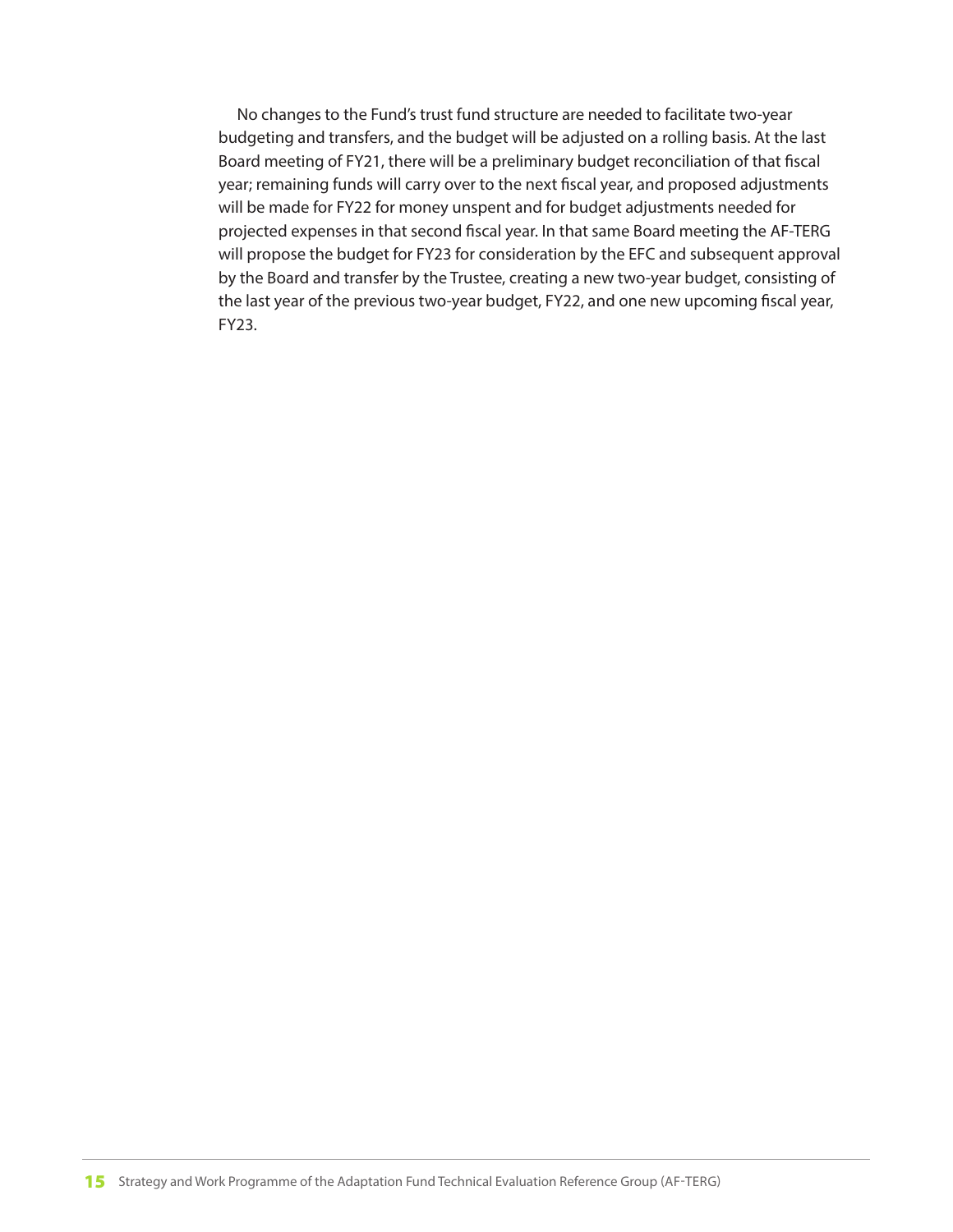## 5. Reporting and Review of the AF-TERG and its Work

#### 5.1 **Reporting to the Ethics and Finance Committee and Adaptation Fund Board**

The work programme will be continually reviewed and updated by the AF-TERG and updates will be reported yearly, for presentation to the EFC for its review in conjunction with the consideration of the proposed budget and budget adjustments.

Reporting on completed and ongoing work elements will take place semi-annually, or intersessionally if the content demands a swift decision. Evaluative work with actionable recommendations would need tracking in a 'management action tracking' report, which will be a separate annual reporting to the EFC that will be introduced once there is completed work with recommendations to be tracked.

Building on the AF-TERG's initial very constructive consultations, opportunities for regular periodic dialogue with the Board, its Committees, the IEs and other key stakeholders will be requested as informed by the work activities set out in Table 3.

#### 5.2 **Monitoring and Evaluation of the AF-TERG Work Programme**

The implementation of the work programme by the AF-TERG will be evaluated in FY23, and in the interim feedback will be sought regularly from the Fund's key stakeholders on the extent to which the AF-TERG:

- Work programme design is coherent and adequately aligned to the AF-TERG theory of change, using some of the OECD DAC criteria and a theory of change-informed evaluation;
- Work principles are observed, drawing on principles-focused evaluation;
- Processes have been consultative, collaborative and supportive of co-generation of evaluation plans and products, drawing on utilisation-focused evaluation;
- Relationships have fostered trust, synergy and are contributing to increased impact;
- Results have been of value to the different Fund actors it serves;
- Results are regarded as good value for money.

Below are some of the results against which AF-TERG performance on implementing the work programme will be measured:

- Active participation of IEs and key stakeholders in the generation of evaluation products;
- Co-generated monitoring, evaluation and learning (MEL) processes, products and knowledge that take into account social and ecological systems;
- MEL products that are credible, relevant, usable and timely;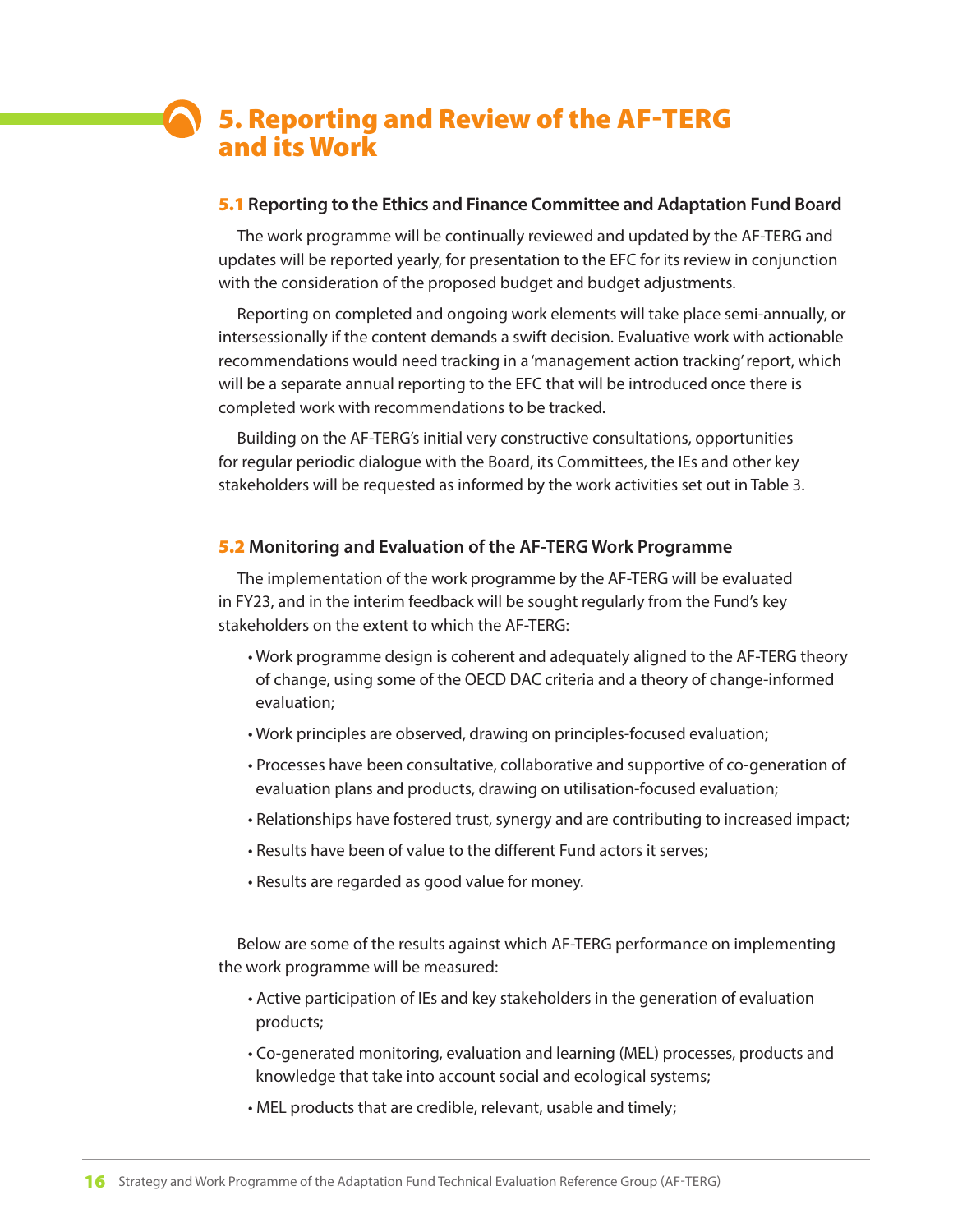- Improved MEL capacity in the Adaptation Fund;
- Increased demand for and use of MEL-based knowledge Adaptation Fund partners;
- A growing culture and practice of co-learning and co-generation within the Fund and of building synergies with AF-like CC organisations, and
- Transformative learning within the AF-TERG.

The intended audience for the monitoring and evaluation of the work programme's implementation will be the Board and its Committees, the AFB Secretariat, the Implementing Entities, the AF-TERG, and other users of evaluative evidence within the Fund. The findings will feed into a professional peer review of the AF-TERG function in FY24.

#### 5.3 **Professional Peer-Review of the AF-TERG as the Fund's Evaluation Function The ultimate**

**goal of a professional peer review is to help the reviewed evaluation function improve its policy making, adopt best practices, and comply with established standards and principles.**

Informed by the Development Assistance Committee and United Nations Evaluation Group (DAC/UNEG) framework for professional reviews,<sup>5</sup> a professional peer review of the AF-TERG as the Fund's independent evaluation function will take place in FY24. A professional peer review can be described as the systematic examination and assessment of the performance of an independent evaluation function by a panel of its peers, with the ultimate goal of helping the reviewed function improve its policy making, adopt best practices, and comply with established standards and principles. Members of the peer panel would be coming from independent evaluation functions of other climate finance mechanisms and multilateral organizations. The framework for conducting professional peer reviews has been informed by years of DAC and UNEG experience with major evaluations of multilateral agencies and has been applied by many independent evaluation offices as an independent and rigorous external evaluation.<sup>6</sup>

The professional peer review is intended to assess the evaluation function against accepted international standards and are centred on a "core assessment question": *'Are the agency's evaluation function and its products: independent; credible; and useful for learning and accountability purposes, as assessed by a panel of professional evaluation peers against international standards and the evidence base.'* <sup>7</sup> The peer review will assess the extent to which fulfilment of the AF-TERG's three main functions – evaluation, advisory and oversight – has contributed to **accountability** and **learning** in the Fund, being the two main objectives of the Evaluation Framework.

7. DAC/UNEG (n 13), p.8.

<sup>5.</sup> DAC/UNEG. 2007. Framework for Professional Peer Reviews. Available at: http://www.unevaluation.org/document/detail/103

<sup>6.</sup> For example, the evaluation functions of the Food and Agriculture Organization of the United Nations (FAO), the Global Environment Facility (GEF), the United Nations Development Programme (UNDP) and the United Nations Environment Programme (UNEP) have all conducted professional peer reviews of their function in recent years.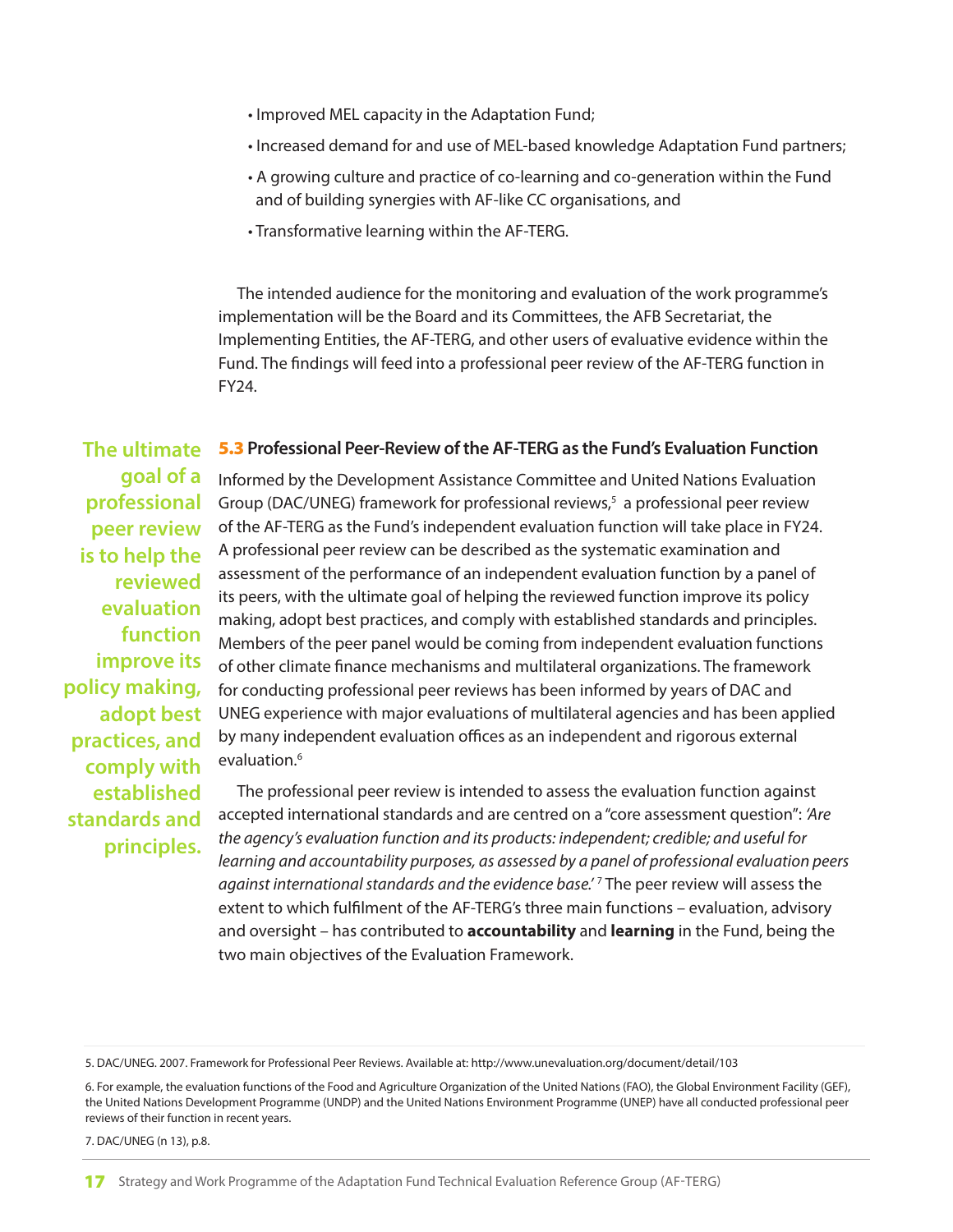A draft terms of reference for the peer review will be developed for consideration by the EFC at the last meeting of FY23 that will include multiple options for the steering and management of the peer review process, with varying levels of EFC engagement for consideration. The intended audience for the peer review will be the Board and its Committees, the AFB Secretariat, the Implementing Entities, the AF-TERG, and other users of evaluative evidence within the Fund.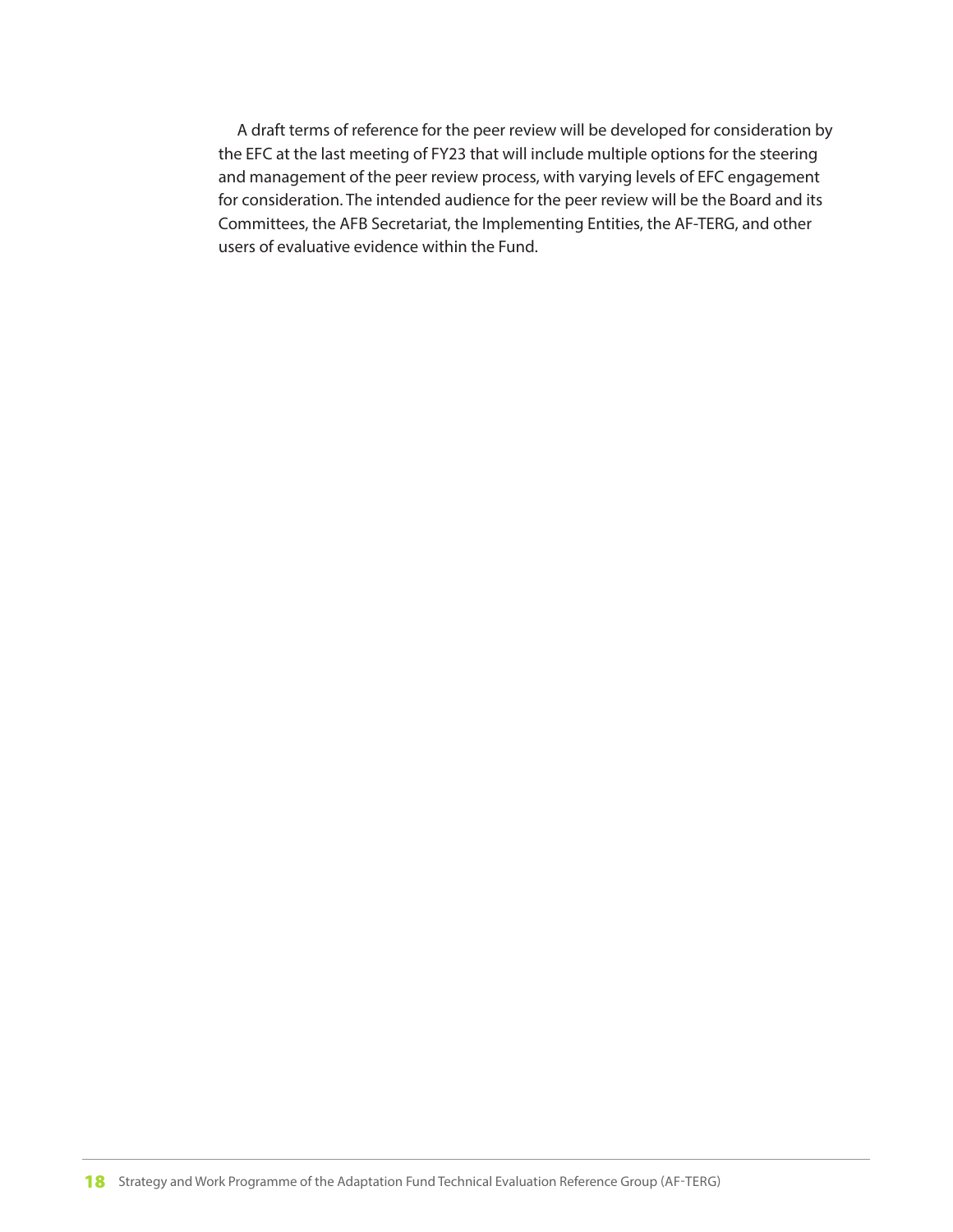### Background on Evaluation in the Adaptation Fund ANNEX 1:

The Adaptation Fund Board (the Board) endorsed an Evaluation Framework for the Fund at its thirteenth meeting (March 2011 - Decision B.13/20.a). This framework was developed in accordance with international standards in evaluation; it includes evaluation principles and criteria and two overarching objectives. At its fourteenth meeting, the Board requested the secretariat and the Global Environment Facility - Independent Evaluation Office (GEF IEO)<sup>8</sup> to prepare a revised version of the Evaluation Framework to be presented to the Board at its fifteenth meeting (Decision B.14/23).

At its fifteenth meeting the Board reviewed two options to be considered for the implementation of the Evaluation Framework, i.e. a Technical Evaluation Reference Group (TERG) and support from GEF IEO. After considering the recommendation of the Ethics and Finance Committee (EFC), the Board approved the option of entrusting the evaluation function to the GEF IEO, for an interim three-year period. It also approved the revised Evaluation Framework contained in the document AFB/EFC.6/4. It also requested the GEF IEO and the Adaptation Fund Board secretariat (the secretariat) to prepare a final version of the Evaluation Framework including the inclusion of the definition of the evaluation function as per decision B.15/23.

**The re-establishment of a long-term evaluation function for the Fund was discussed at the eighteenth meeting of the EFC in March 2016.**

The final version of the Evaluation Framework<sup>9</sup> was amended as per decision B.15/23 including the insertion of the evaluation function entrusted to the GEF IEO for an interim period of three years. On March 11, 2014, the Director of the GEF IEO withdrew the GEF IEO as the interim evaluation function of the Fund. The Board, at its twenty-third meeting in March 2014, took note of this communication by the Director.

The re-establishment of a long-term evaluation function for the Fund was discussed at the eighteenth meeting of the EFC in March 2016. Based on the recommendation of the EFC, the Board decided, at its twenty-seventh meeting, to:

#### $[\ldots]$

*Request the secretariat to prepare options for providing the Fund with an evaluation function, building upon previous work related to the Evaluation Framework of the Fund, for consideration at the nineteenth meeting of the EFC. (Decision B.27/26) 3.* 

At its nineteenth meeting, the EFC reviewed options prepared by the secretariat and presented in document AFB/EFC.19/5, to re-establish a long-term evaluation function for the Fund. Based on the recommendation of the EFC, the Board - at its twenty-eighth meeting – decided:

8. Known as the Global Environment Facility (GEF) Evaluation Office at the time of decision B.15/23.

9. Available at: https://www.adaptation-fund.org/wp-content/uploads/2015/01/Evaluation\_framework.pdf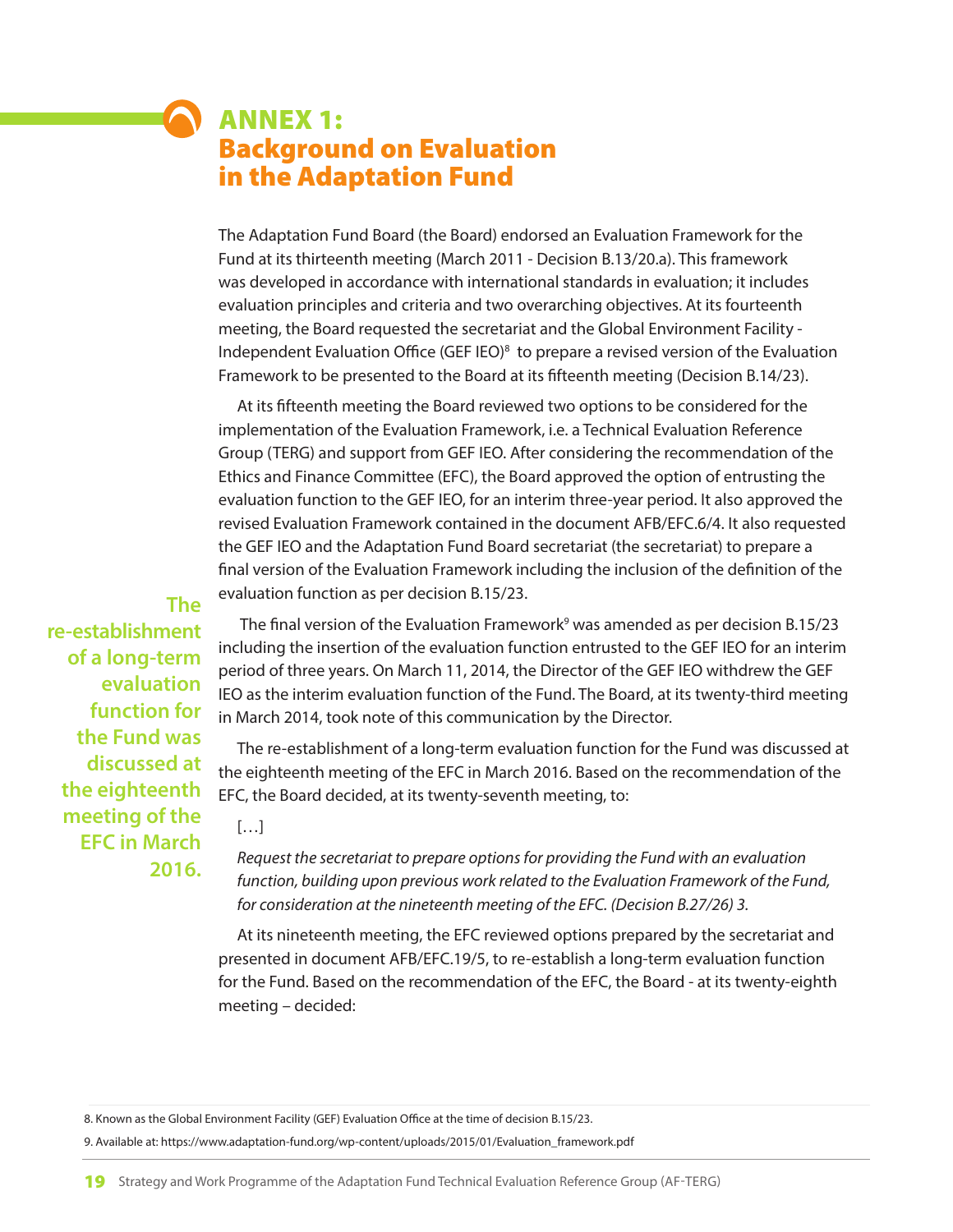*to request the secretariat to present further information on Option 1, "Through the GEF Independent Evaluation Office (GEF IEO)" and Option 2, "Through a Technical Evaluation Reference Group (TERG)" as set out in document AFB/EFC.19/5, including cost implications, for consideration by the EFC at its twentieth meeting. (Decision B.28/36)* 

The secretariat presented such further information on the two options in document AFB/EFC.20/3, which was reviewed by the EFC at its twentieth meeting in March 2017. Discussions included cost implications, recognising that a large proportion of the costs would vary according to the Fund's evaluation needs and that to assess the costs of the evaluation function, it is necessary to review the evaluation requirements over the next 2-3 years. Based on the recommendation of the EFC regarding the two options for the evaluation function, at its twenty-ninth meeting, the Board decided:

*To request the secretariat to prepare, for consideration by the Ethics and Finance Committee at its twenty-first meeting, a document containing, for each of the two options, additional information on:*

*An indicative three-year work program, including estimated costs, for the evaluation function based on the foreseen workload, including the expected numbers of mediumterm and final evaluations and other evaluations to be carried out; and*

*How the necessary technical expert guidance and inputs would be arranged at the setup stage of the function and during its implementation, including possible assistance provided by the Global Environment Fund Independent Evaluation Office (GEF-IEO), should Option 2 be selected, or by a Technical Evaluation Reference Group, should Option 1 be selected.* 

*(Decision B.29/30)*

 The secretariat had developed and presented to the Board at its thirteenth meeting document AFB/EFC.21/4 referred in decision B.29/30 above which presented budget implication for an indicative three-year evaluation work programme for each option. The document also included the technical expert guidance and inputs needed to set up the evaluation function for each option. The Board decided:

*To approve the option of re-establishing a long-term evaluation function for the Adaptation Fund through a Technical Evaluation Reference Group (TERG), as described in documents AFB/EFC.20/3 and AFB/EFC.21/4;* 

*To request the secretariat:*

*To make the necessary arrangements for the establishment of the TERG, as described in document AFB/EFC.21/4;*

*To prepare the terms of reference of the TERG for consideration by the Board intersessionally;*

*To recruit the experts constituting the TERG following the Board's approval of the terms of reference as per sub-paragraph (b) (ii); and*

10. Available at: https://www.adaptation-fund.org/wp-content/uploads/2018/07/AFB.B.31-final-report.pdf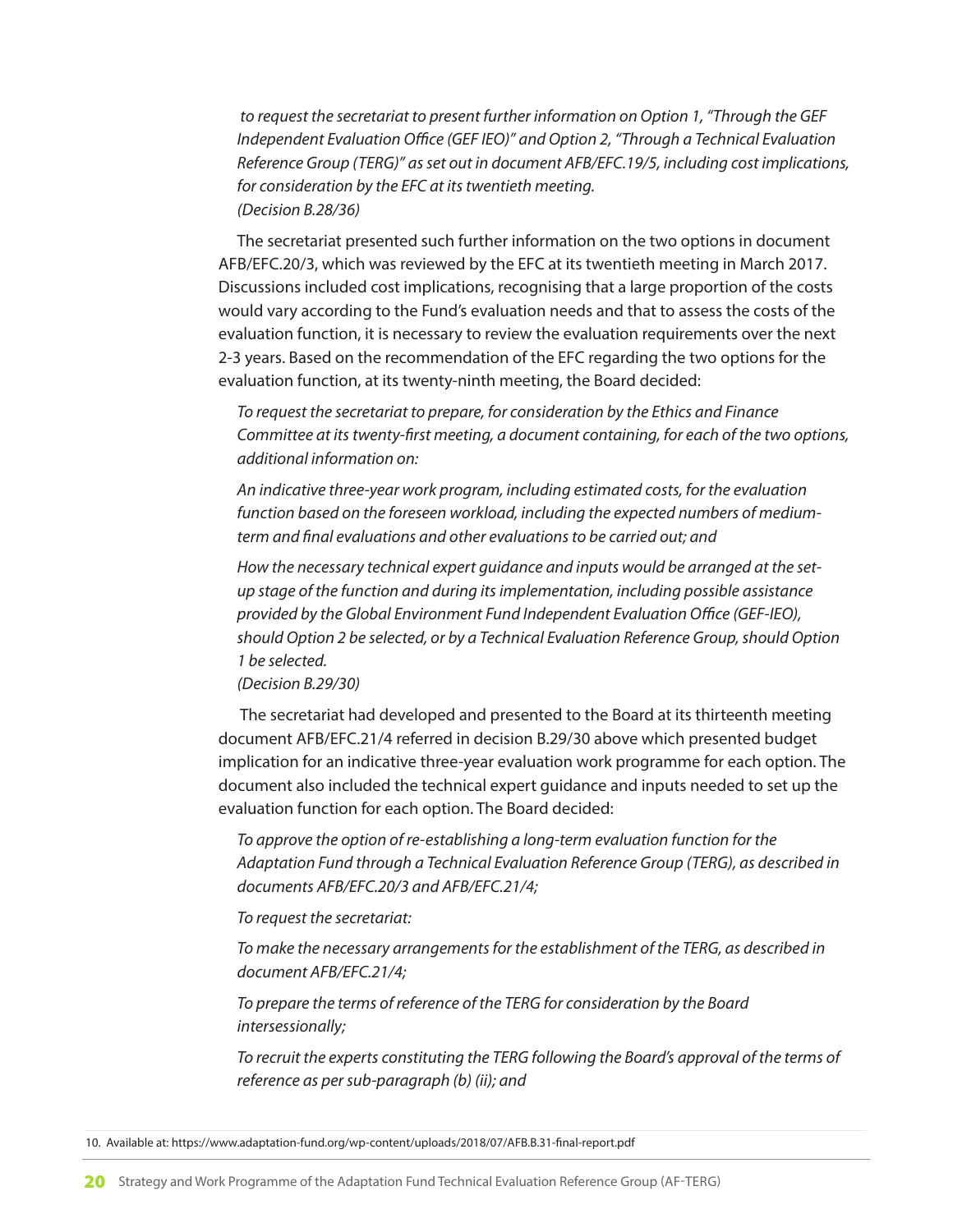*To present a budget and work plan for the TERG for consideration by the EFC at its twentysecond meeting;*

*To invite the Independent Evaluation Office of the Global Environment Facility to support the secretariat in setting up the TERG through providing guidance/advice; and*

*To request the EFC to review the long-term evaluation function of the TERG at its twentyninth meeting.*

*(Decision B.30/38)*

To implement the decision above, the secretariat drafted the Terms of Reference of the TERG and shared them with the GEF-IEO and the secretariat of the Global Fund's Technical Evaluation Reference Group, for their inputs and advice.

Having considered the comments and recommendation of the EFC, the Board decided at its thirty-first meeting in March 2018:

*To approve the terms of reference of the Technical Evaluation Reference Group of the Adaptation Fund (AF-TERG) as contained in Annex III to the report of the Board (AFB/B.31/8);* 

*To approve the amendment to the terms of reference of the Ethics and Finance Committee (EFC) as contained in Annex IV to the report of the Board (AFB/B.31/8);*

*To establish the AF-TERG Recruitment Working Group composed of the following Board members and alternates: Mr. Ibila Djibril (Benin, Africa), Mr. Marc-Antoine Martin (France, Annex I Parties), Ms. Barbara Schäfer (Germany, Annex I Parties) and Ms. Margarita Caso (Mexico, Non-Annex I Parties); and*

*To request the AF-TERG Recruitment Working Group, with the support of the secretariat, to undertake the necessary arrangements for the recruitment of the AF-TERG chair and four members intersessionally between the thirty-first and thirty-second meetings of the Board and to report back to the EFC at its twenty-third meeting. (Decision B.31/25)*

On February 24, 2019, inter-sessional decision B.32-33/15 resulted in the appointment of the Chair of the Technical Evaluation Reference Group of the Adaptation Fund (AF-TERG)

*Following the recommendation of the Technical Evaluation Reference Group of the Adaptation Fund (AF-TERG) Recruitment Working Group, and in line with the Terms of Reference of the AF-TERG as contained in Annex III to the report of the thirty-first meeting of the Adaptation Fund Board (AFB/B.31/8), the Board decided to appoint Ms. Eva Lithman as the Chair of the AF-TERG. (Decision B.32-33/15)*

<sup>11.</sup> This took place in the sidelines of the Sixth Annual Climate Finance Readiness Seminar for accredited NIEs in Antigua and Barbuda, August 4 to 10, 2019.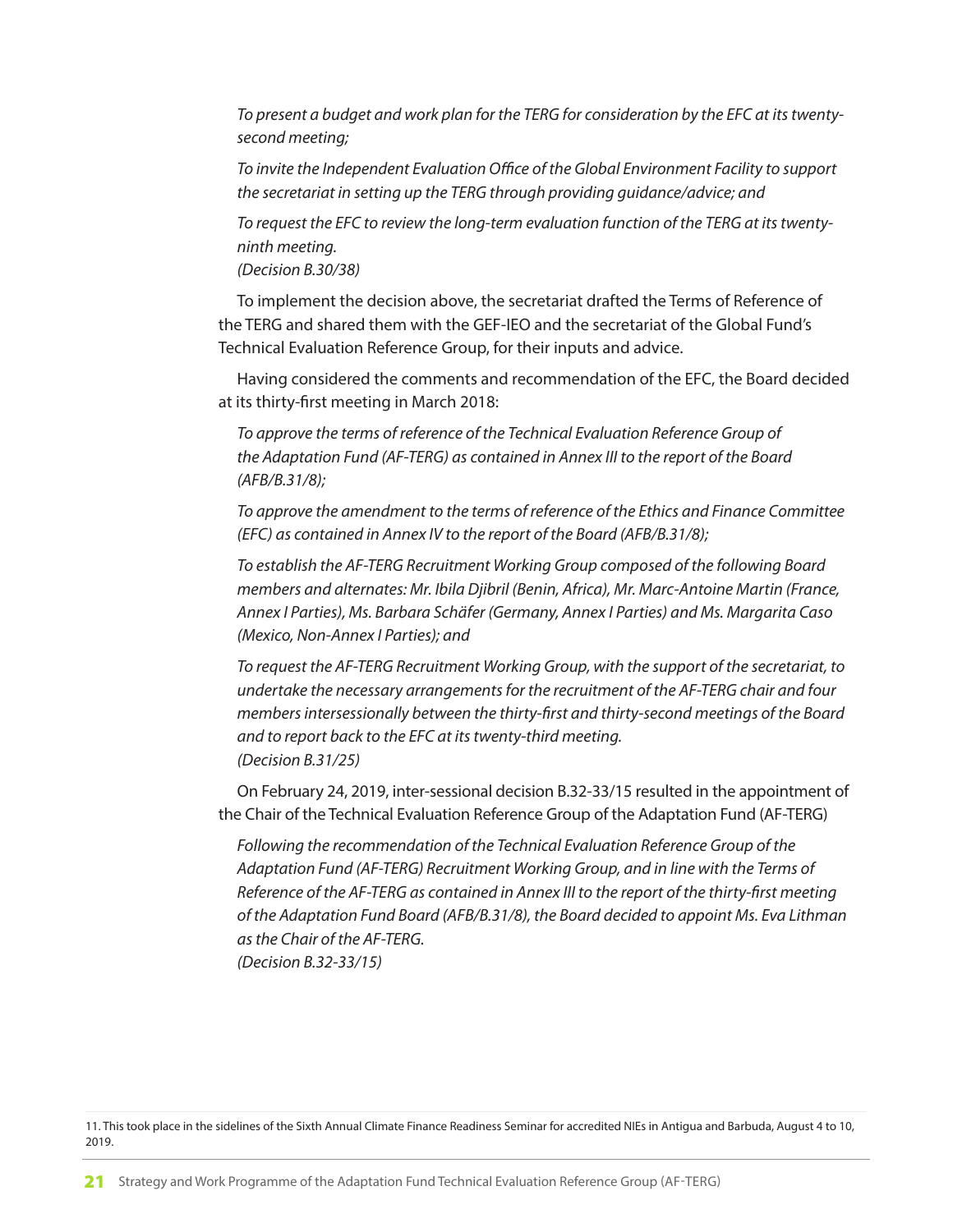On May 1, 2019, Dennis Bours was hired as Evaluation Officer / Coordinator of the AF-TERG secretariat.

At the thirty-fourth Board meeting the manager reported - as noted in meeting report AFB/B.34/20 - that the AF-TERG had completed the selection process for four members and had held their first in-person meeting with the members to discuss the set-up, mandate, communication channels and expectations. Preliminary work had taken place on the AF-TERG work programme, with a focus on evaluative components and products.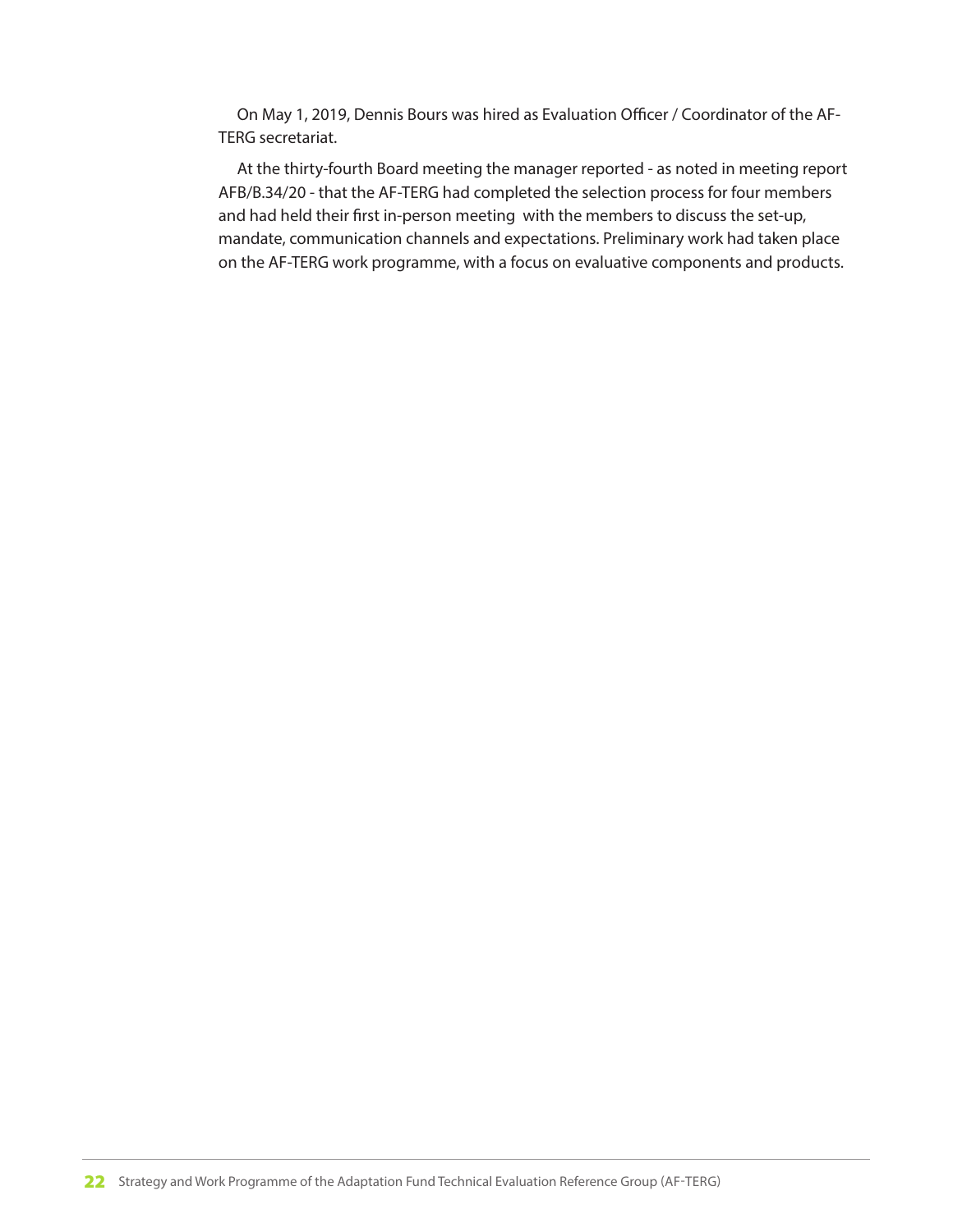## Introduction to the Multi-year Work Programme and Budget ANNEX 2:

The AF-TERG has prepared a multi-year strategy and work programme for consideration by the EFC intersessionally. The main part of this document sets out the first strategy and work programme for fiscal years 2021, 2022 and 2023 (FY21 to FY23), ie. July 1, 2020 to June 30, 2023. Also included in the document is an explanation of the evaluation budget component, part of the administrative budget for the AF-TERG for fiscal years 2021 and 2022 (FY21 to FY22), ie. July 1, 2020 to June 30, 2022. The complete administrative budget of the AF-TERG can be found in document AFB/B.26.a-26.b/1, titled "Administrative Budgets of the Board and secretariat, and Trustee for Fiscal Year 2021 and the AF-TERG and its secretariat for Fiscal Year 2021-2022."

The AF-TERG strategy and work programme takes a longer-term planning perspective covering FY21 to FY23 for the work items, and FY21 to FY22 budget-wise. Evaluative work items often have longer timeframes, follow a phased or iterative approach, and often cross fiscal year boundaries. Two-year budgeting enables the AF-TERG to enter into longer-term contracts beyond a fiscal year and enhances the continuity of activities being implemented across two fiscal years, otherwise the continuation is administratively disrupted at the end of a fiscal year. The AF-TERG considered a three-year budget aligned with its three-year strategy and work programme, but in the end decided on a two-year budget to balance continuity of work against budget accuracy. The longer the timeframe, the more difficult it is to make accurate cost projections.12

No changes to the Fund's trust fund structure are needed to facilitate two-year budgeting and transfers, and the budget will be adjusted on a rolling basis. At the last Board meeting of FY21, there will be a preliminary budget reconciliation of that fiscal year; remaining funds will carry over to the next fiscal year, and proposed adjustments will be made for FY22 for money unspent and for budget adjustments needed for projected expenses in that second fiscal year. In that same Board meeting the AF-TERG will propose the budget for FY23 for consideration by the EFC and subsequent approval by the Board and transfer by the Trustee, creating a new twoyear budget, consisting of the last year of the previous two-year budget, FY22, and one new upcoming fiscal year, FY23.

The practice of multi-year budgeting is seen more often in evaluation functions. The Food and Agriculture Organization of the United Nations (FAO) Office of Evaluation – for example – currently works with an indicative rolling three-year work

12. Even with a perfect longer-term budget projection it would be impossible to foresee new evaluation requests by the Board, or external events impacting the implementation of the work programme. The use of three-year budgets could be revisited when more accurate historical budget information becomes available from implementing the AF-TERG work programme.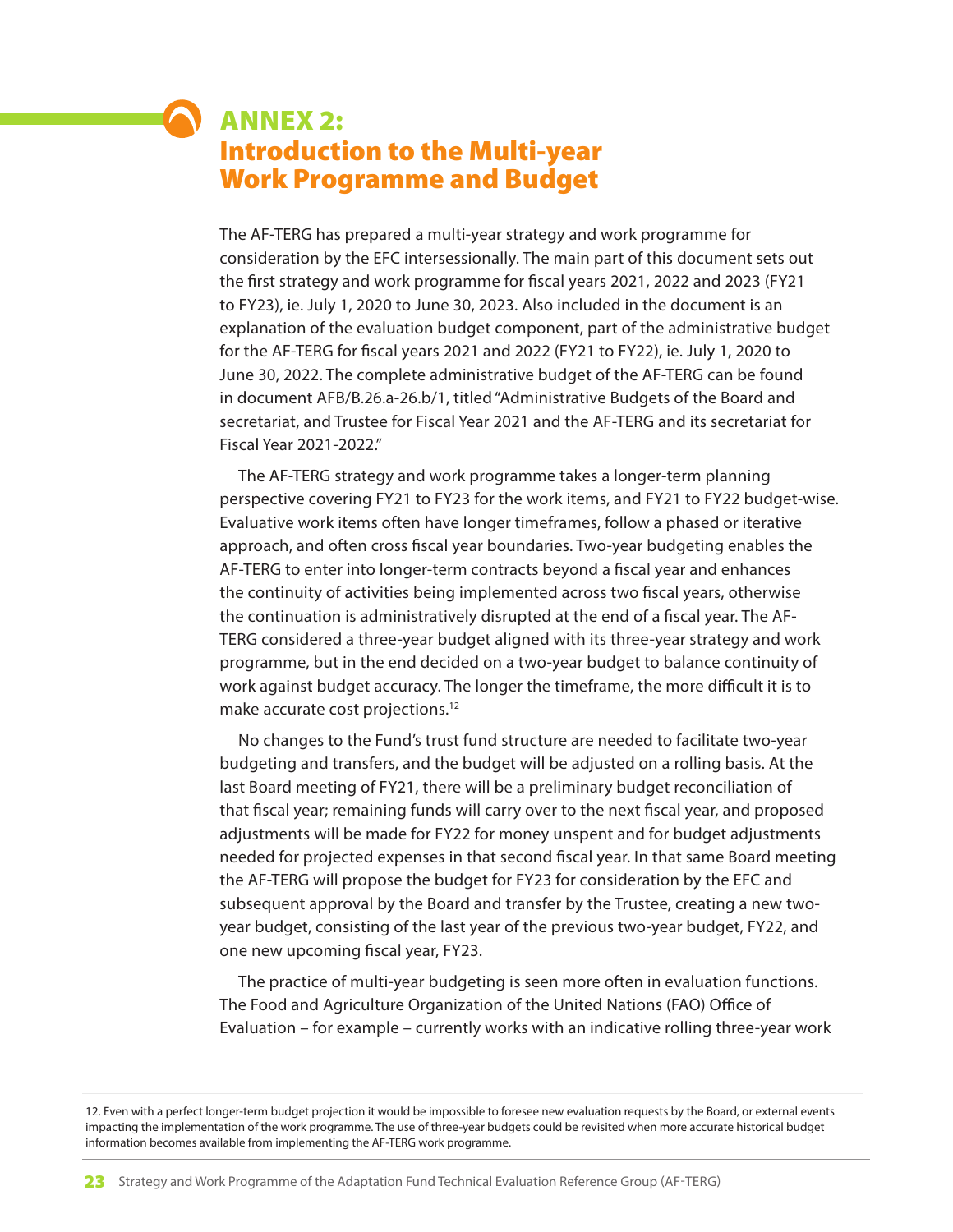plan of evaluations<sup>13</sup> and a rolling two-year program of work and budget.<sup>14</sup> The evaluation function of United Nations Population Fund (UNFPA) works with a fouryear budget, which is adjusted on a rolling basis.<sup>15</sup>

13. FAO. 2019. Indicative Rolling Work Plan of evaluations 2020-2022. Document number PC 127/6. 14. FAO.2019. Adjustments to 2020-21 Net Appropriation by department and office. Document number CL 163/3-WA6.

15. UNFPA. 2018. Quadrennial budgeted evaluation plan, 2018 – 2021. Document number DP/FPA/2018/1.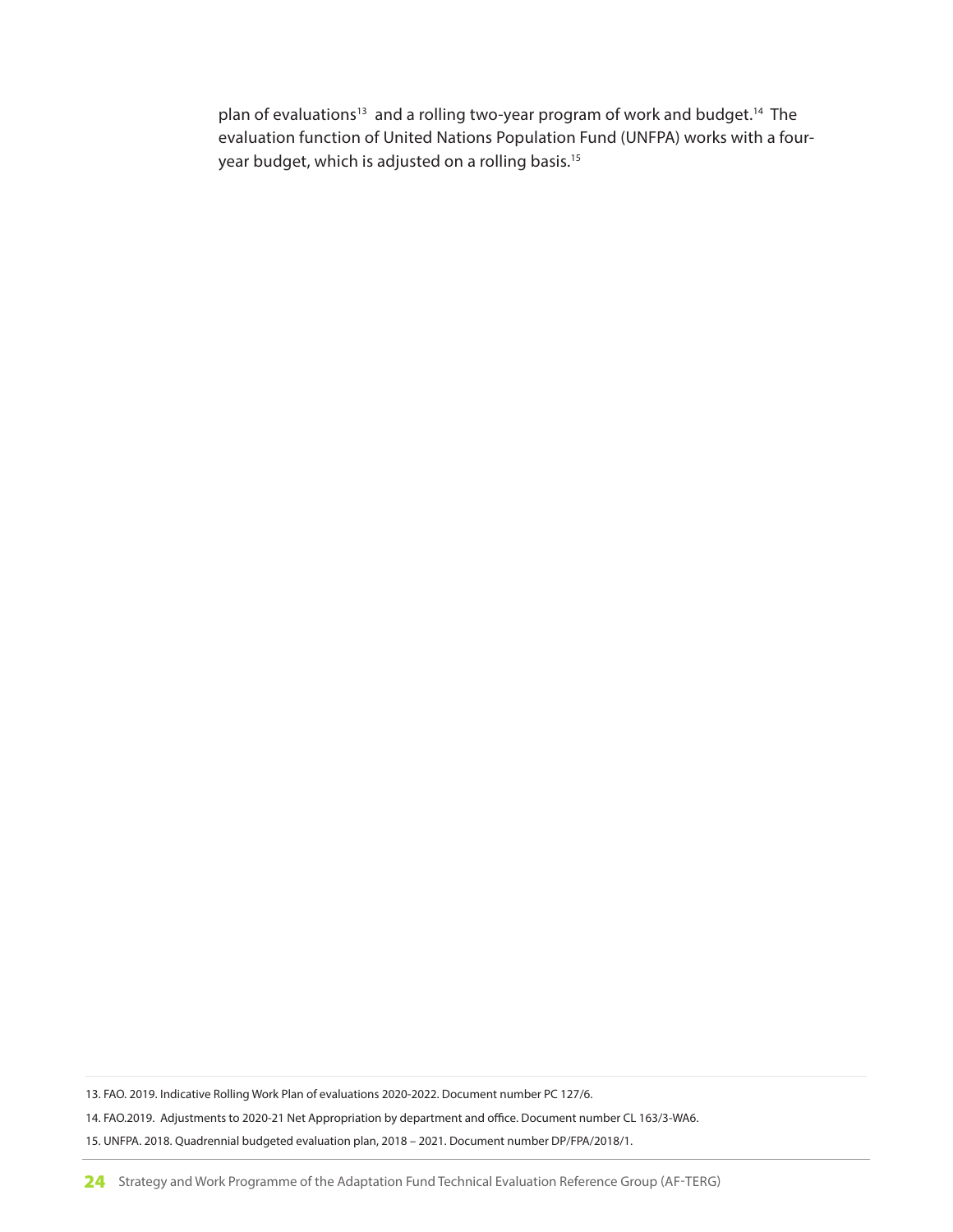### Recommendation to the Ethics and Finance Committee ANNEX 3:

 $\sqrt{2}$ 

The Ethics and Finance Committee (EFC) may want to consider recommending the Board to consider the draft strategy and work programme of the Technical Evaluation Reference Group of the Adaptation Fund (AF-TERG), contained in Annex 1 of document AFB/EFC.26a-26b/3 and decide to:

*Approve the draft strategy and work programme of the AF-TERG contained in Annex 1 of the document AFB/EFC.26.a-26.b/3 as amended by the Board.*